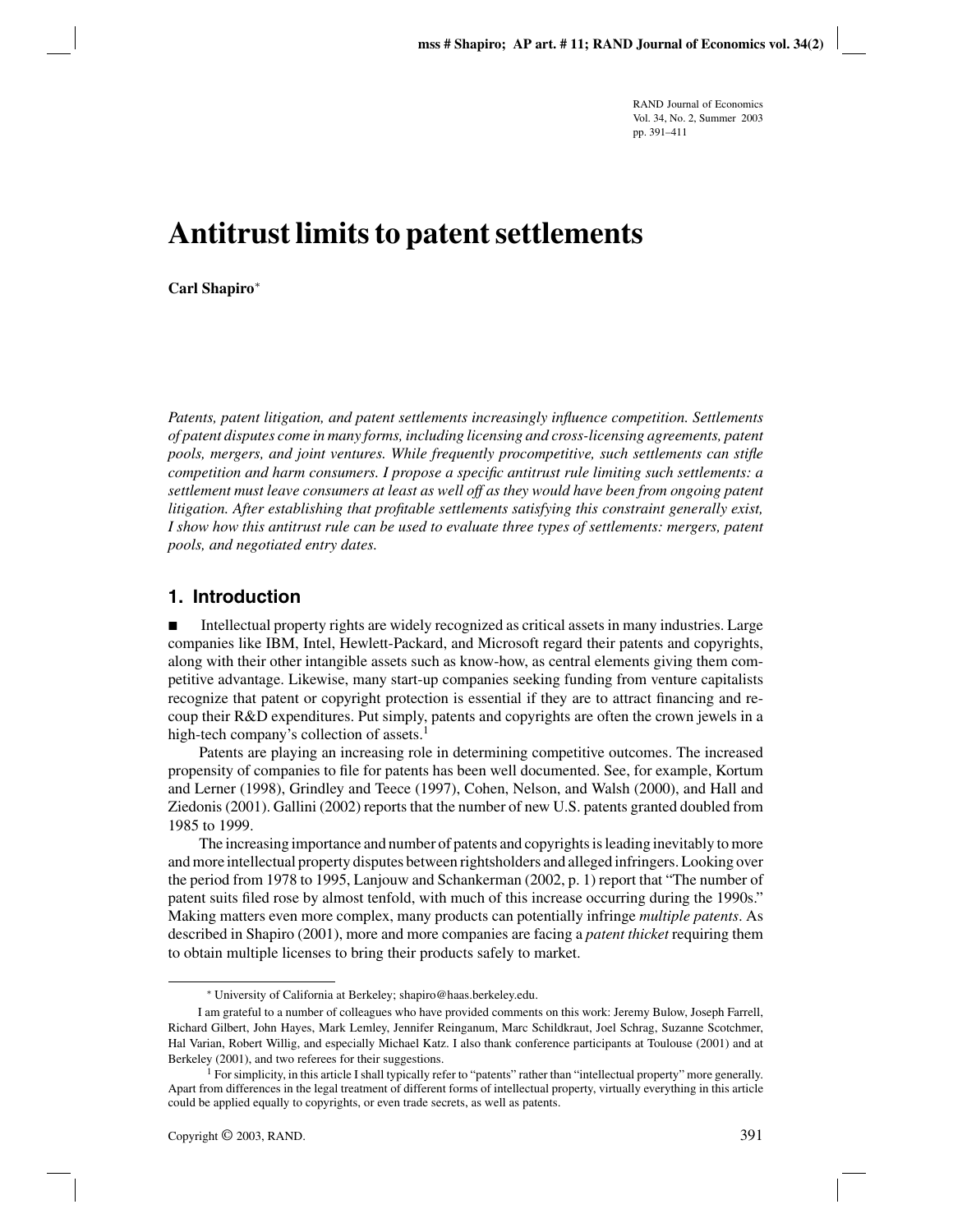The need to negotiate licenses or other settlements of intellectual property disputes is made even greater because of the danger of hidden or submarine patents, which make it all too easy for a company unintentionally to infringe on a patent that was not yet issued when the company's product was designed.<sup>2</sup> Likewise, the need to resolve intellectual property disputes is arguably made yet greater to the extent that the U.S. Patent and Trademark Office has issued "bad" patents, i.e., patents on technology that does not in fact meet the novelty requirement. Many critics have charged that the Patent and Trademark Office has had a poor understanding of prior art, especially in the software area, and has improperly issued a number of patents. Bad or not, there is no dispute that the number of patents being issued, and the number of patent disputes, is growing dramatically. In short, a compelling case can be made that intellectual property disputes are of increasing importance in determining just which firms can compete in which markets, and on what terms.

The lion's share of patent disputes are settled rather than litigated to a resolution in court. Lanjouw and Schankerman (2002) find that some 95% of patent lawsuits are settled prior to a court judgment. In fact, a wide range of commercial arrangements involving intellectual property can be regarded as settlements of intellectual property disputes, either literally (in the sense that litigation has been initiated and is dropped once an agreement is reached) or effectively (because negotiation takes place in the shadow of possible litigation). Virtually every patent license can be viewed as a settlement of a patent dispute: the royalty rate presumably reflects the two parties' strengths or weaknesses in patent litigation in conjunction with the licensee's ability to invent around the patent. The same is true of cross-licenses, where net payments reflect the strength of each party's patent portfolio along with its commercial exposure to the other's patents. Mergers and joint ventures are yet more ways to settle patent disputes.

In this article I do not distinguish between settlements that take place after patent litigation commences and those that take place before the filing of a patent lawsuit. Both types of settlements take place in the shadow of an ultimate court ruling on patent validity and/or infringement, and both types of settlements raise the same antitrust issues.<sup>3</sup>

Given the importance of patents and their licensing to innovation, and given the many commercial arrangements that are effectively settlements of intellectual property disputes, the legal rules governing the resolution of such disputes are of first-order importance. In a very real sense, the rules governing settlements affect what is truly meant by the patent grant itself. In fact, in many fast-moving industries, the rules governing patent litigation and settlements are arguably far more important to patentees than the single variable on which economists have traditionally focused, namely patent length.<sup>4</sup>

My focus in this article is on one particular class of legal rules that govern intellectual property rights: the *antitrust limits* imposed on patent settlements. The need for some basic antitrust limits should be obvious. Suppose that firm A has a fairly weak and fairly narrow patent that it is asserting against its sole rival, firm B. The two firms are competing vigorously, with firm B evidently not deterred from competing just because firm A has sued it for infringement. Firm B believes that the patent is likely to be found invalid if tested in court. Even if the patent is valid, firm B is optimistic that it will not be found to infringe the patent, and in any event firm B believes it could easily design around the patent and remain a very effective rival to firm A. Now imagine that firms A and B agree to merge to resolve their patent dispute. If the merger would be judged anticompetitive in the absence of the patent, there is no reason to believe that this one weak patent should reverse

<sup>&</sup>lt;sup>2</sup> Recent reforms to disclose some patent applications before the issuance of the patent should alleviate, but not eliminate, this problem. The ability of those applying for patents to revise their patent applications over time tends to exacerbate the problem.

 $3$  I also make no sharp distinction between patent cases involving validity and those involving infringement; the main difference here is that a finding of invalidity typically will enable more competition than a finding of noninfringement, a factor that I include in my analysis.

<sup>&</sup>lt;sup>4</sup> The importance of patent litigation, and thus rules governing settlements, varies across industries and by type of patent. For a study of how the frequency of court cases varies with characteristics of patents and their owners, see Lanjouw and Schankerman (2001).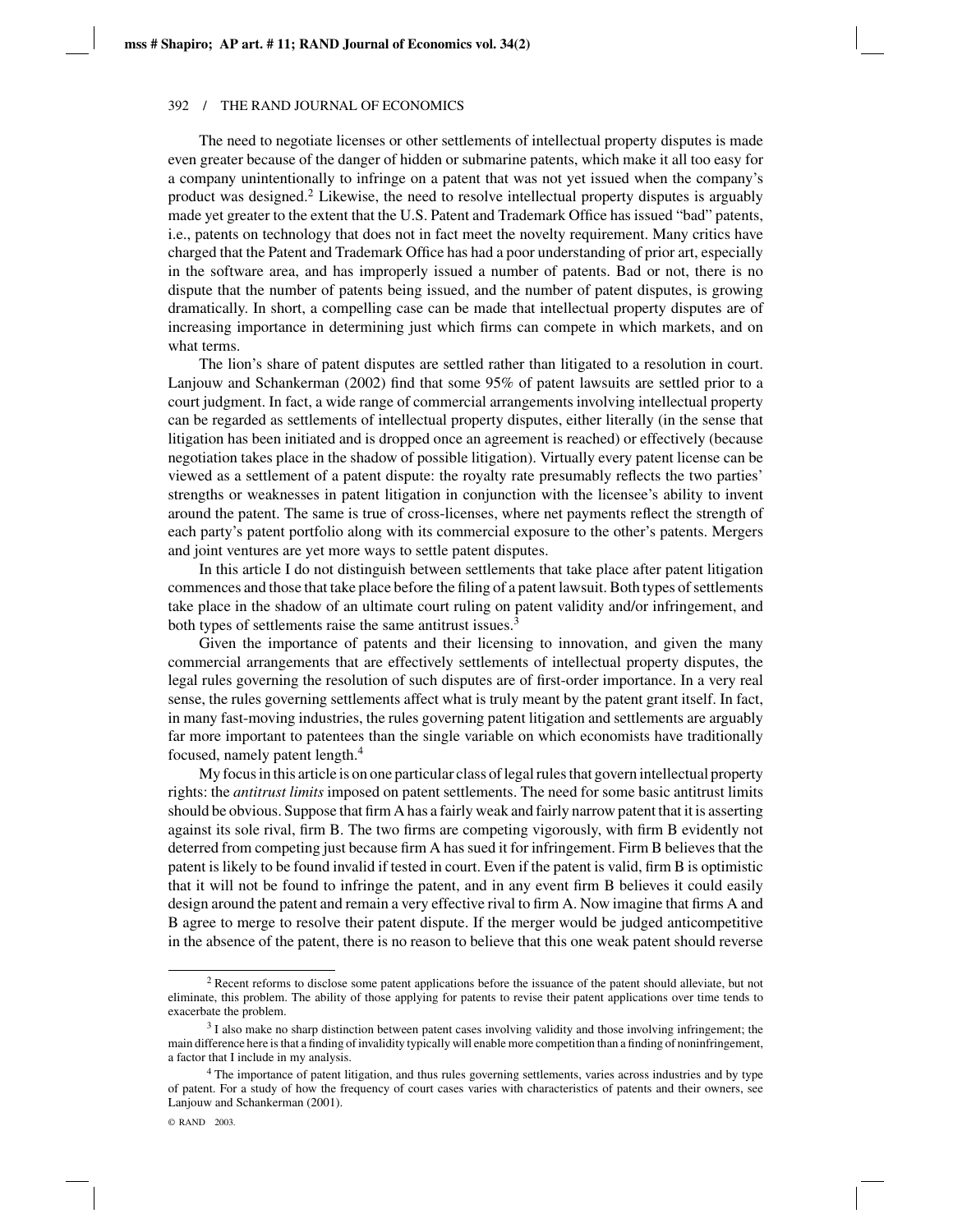that conclusion. Or imagine that firms A and B agree to a settlement under which firm B pays significant per-unit royalties to firm A and firm A makes a fixed payment to firm B. As shown in Katz and Shapiro (1985), such settlements can replicate the cartel or monopoly outcome. Even a clearly invalid patent could be used as cover for a cartel-like agreement.

Precisely because patent settlements can be anticompetitive, and because settling parties may have an incentive to insert anticompetitive provisions into their agreements, antitrust interest in the settlements of intellectual property disputes is very high. The 1995 Department of Justice/Federal Trade Commission *Antitrust Guidelines for the Licensing of Intellectual Property* describe generally how the agencies will analyze various commercial agreements involving intellectual property. In 1997, a clear statement of concern about settlements was voiced by then Assistant Attorney General Joel Klein, who even floated the idea of having companies notify antitrust officials of their settlements of patent disputes.<sup>5</sup> More recently, senior antitrust enforcement officials have spoken repeatedly about intellectual property rights and their role in the new economy.<sup>6</sup> In spring 2002, the FTC and the DOJ held an extensive series of hearings on competition and intellectual property, including sessions focusing on the settlement of patent disputes.

Beyond these general statements, we can observe a number of cases in which the Justice Department and the Federal Trade Commission have investigated and/or challenged settlements that they regarded as anticompetitive, or expressed views on the antitrust limits on patent settlements. I shall refer to several such cases below, but pause here to note two examples. After Digital Equipment Corporation sued Intel for patent infringement, Intel settled with Digital by purchasing certain assets from Digital and entering into a supply agreement with Digital. The FTC issued a complaint and required modifications of the settlement agreement.<sup>7</sup> When six companies (Toshiba, Hitachi, Matsushita, Mitsubishi, Time Warner, and JVC) sought to jointly license their patents necessary to the production of DVD discs and players, the DOJ issued a business review letter approving their patent pool subject to certain conditions.<sup>8</sup>

Within the area of antitrust limits on settlements, the current article is fairly ambitious. In Section 2 I discuss generally the benefits and costs of patent settlements and explain more fully why antitrust limits on such settlements are unquestionably needed to prevent abuse of the settlement process. Then, in Section 3, I propose and develop a general rule for evaluating proposed settlements, namely a requirement that the proposed settlement generate at least as much surplus for consumers as they would have enjoyed had the settlement not been reached and the dispute instead been resolved through litigation. My proposed rule is designed to fully respect intellectual property rights while emphasizing that such rights are inherently uncertain or imperfect, at least until they have successfully survived a challenge in court. My proposed rule is also intended to enable a wide range of settlements that can enhance efficiency and promote competition without depriving rightsholders of their legitimate returns to invention. I prove a very general result showing that in virtually all cases, settlements exist that are better for consumers as well as the settling parties in comparison with ongoing litigation.

The balance of the article then applies the general rule to three different settlement types. For each type of settlement, I develop some basic theory and describe some actual settlements in this category where antitrust issues have arisen. Section 4 handles mergers. Section 5 covers negotiated entry dates. Section 6 covers patent pools. Section 7 summarizes my conclusions and outlines some ways in which my analysis can be extended.

<sup>5</sup> See Klein (1997). Currently, companies entering into certain exclusive licensing arrangements must notify the government under the Hart-Scott-Rodino Act, as some exclusive licensing arrangements have been interpreted as involving the acquisition of assets.

<sup>6</sup> See especially former FTC Chairman Pitofsky's speech, "Antitrust and Intellectual Property: Unresolved Issues at the Heart of the New Economy," March 2, 2001 (available at www.ftc.gov/speeches/pitofsky/ipf301.htm). For broader discussions of antitrust and intellectual property, see Gilbert and Shapiro (1997) and Gilbert and Tom (2001).

<sup>7</sup> See the FTC's Complaint in the Matter of Digital Equipment Corporation (available at www.ftc.gov/os/1998/ 9807/9810040cmp.htm) and the Agreement Containing Consent Order (available at www.ftc.gov/os/1998/9804/9810040. agr.htm).

<sup>8</sup> See Justice Department Business Review Letter of June 10, 1999 (available at www.usdoj.gov:80/atr/public/ busreview/2485.htm).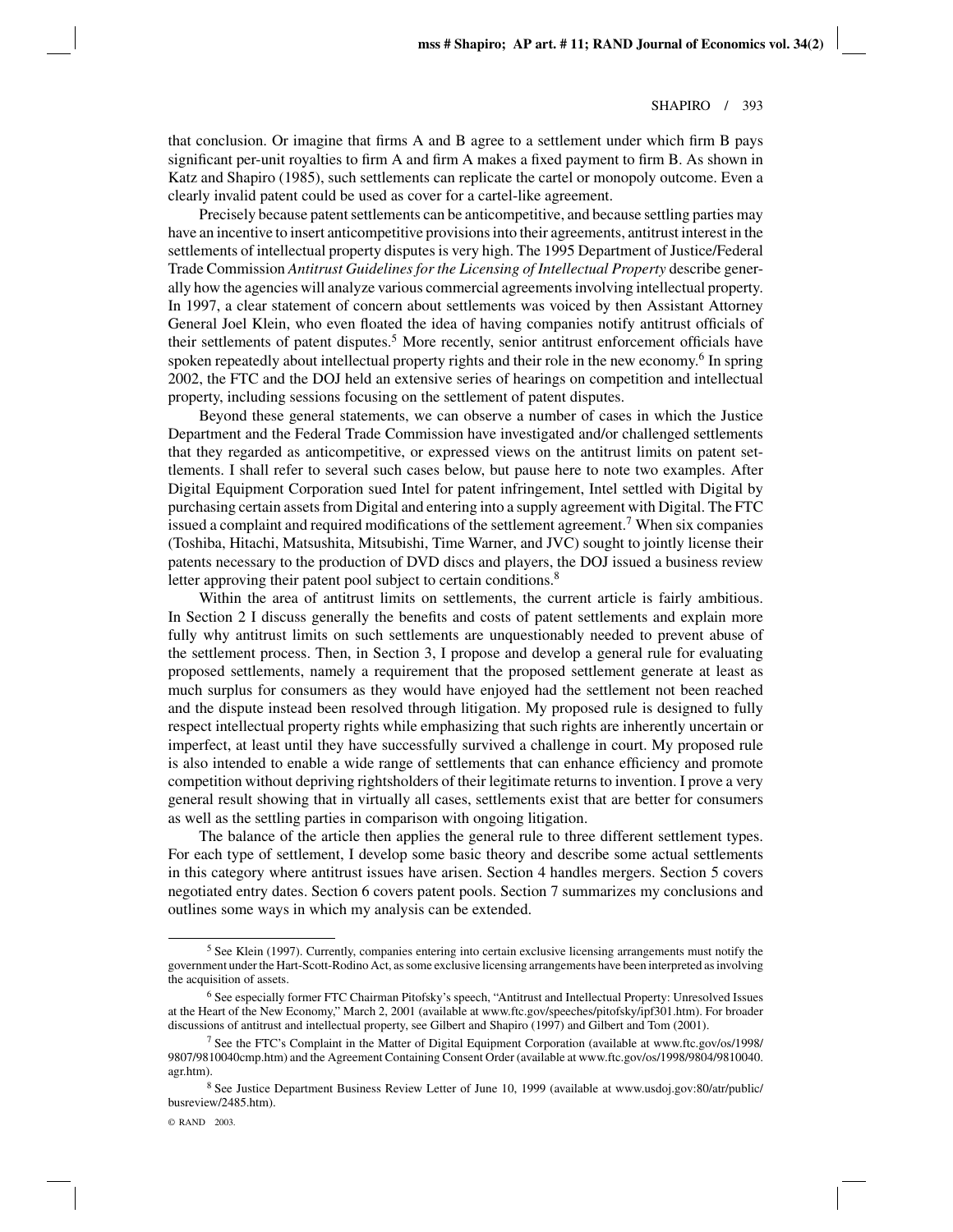### **2. Benefits, costs, and dangers of patent settlements**

 **Benefits and costs of settlements.** Settlements of litigation generally are recognized to provide a number of private and social benefits.<sup>9</sup> Private benefits include the avoidance of litigation costs and the resolution of uncertainty. Social benefits include savings on court costs and/or reduction of congestion in the court system. Social costs can include the lack of resolution of a legal issue with applicability beyond the individual case at hand. Generally speaking, the courts have strongly favored settlements, in large part to reduce congestion and delays in the court system.

Unlike many other settlements of litigation, settlements of patent litigation between rivals by their very nature implicate competition and thus tend to have effects on third parties, most notably (but not only) customers of the litigating parties. Patent settlements certainly can enable the settling parties to compete more effectively with others, as when two firms with complementary patents agree to a cross-license enabling each of them to make higher-quality products or achieve lower production costs. But patent settlements can also enable the settling parties to restrict competition between themselves, to the detriment of consumers. Consumers may suffer from lost rivalry, both during the interim period while patent litigation would have continued, and perhaps in the longer term as well, at least until the patent expires. Settlements can deprive consumers not only of competition between the settling parties, but from other firms as well if an invalid patent is never actually challenged.

 $\Box$  **Unconstrained settlements and their dangers.** Patent settlements present an especially tricky area for antitrust because of the undisputed procompetitive benefits that can result from a wide range of settlements, including the vast majority of patent licenses. Drawing the line between "price-fixing agreements" and "procompetitive licensing arrangements" is not a simple matter. But the need for such a line should not be in dispute.

Suppose that two rivals are permitted to settle their patent dispute with no antitrust limits. Of course, they still must successfully reach an agreement to settle their dispute, and this may be difficult for the usual reasons that negotiations break down, including potentially asymmetric information (more specifically, optimism on both sides about their prospects in litigation). But for now let us assume that the two firms bargain efficiently and thus reach a settlement that maximizes joint profits. What do such settlements look like?

It is immediately evident that such settlements could be used to eliminate competition that would have arisen had the patentholder lost. By eliminating such competition, monopoly profits can be enjoyed, even if the patent was very weak or even worthless. There are many ways that such settlements could be structured: (1) the patentholder could acquire the challenger, with the purchase price set in some mutually agreeable fashion to split the gains from trade, including the gains from eliminating competition; (2) the patentholder could make a fixed payment to the challenger in exchange for the challenger's agreement not to compete, either at all or in certain product areas, geographic areas, or during some specified time period; (3) the two companies could enter into a joint venture or other cooperative arrangement (such as a supply agreement or comarketing setup) whereby they both participate in the market without directly competing against each other; or (4) the challenger could agree to pay certain per-unit royalties to the patentholder in conjunction with a fixed payment running from the patentholder to the challenger. The only requirements for such profit-maximizing settlements are (i) that they preserve the monopoly power that the patentee would have had in the absence of the challenger, and (ii) that each party find it individually rational to accept the settlement rather than continue to litigate.

A hallmark of these anticompetitive agreements is that the patentholder agrees to share its monopoly profits with the challenger in order to induce the challenger to give up its fight. In the merger context this is clear: the challenger is paid the acquisition price. A bald payment not to compete is even more explicit (and more difficult to justify). A joint marketing program could also explicitly share the monopoly profits with the challenger.

<sup>9</sup> For a general discussion of the benefits and costs of settlement versus litigation, see Cooter and Rubinfeld (1989). © RAND 2003.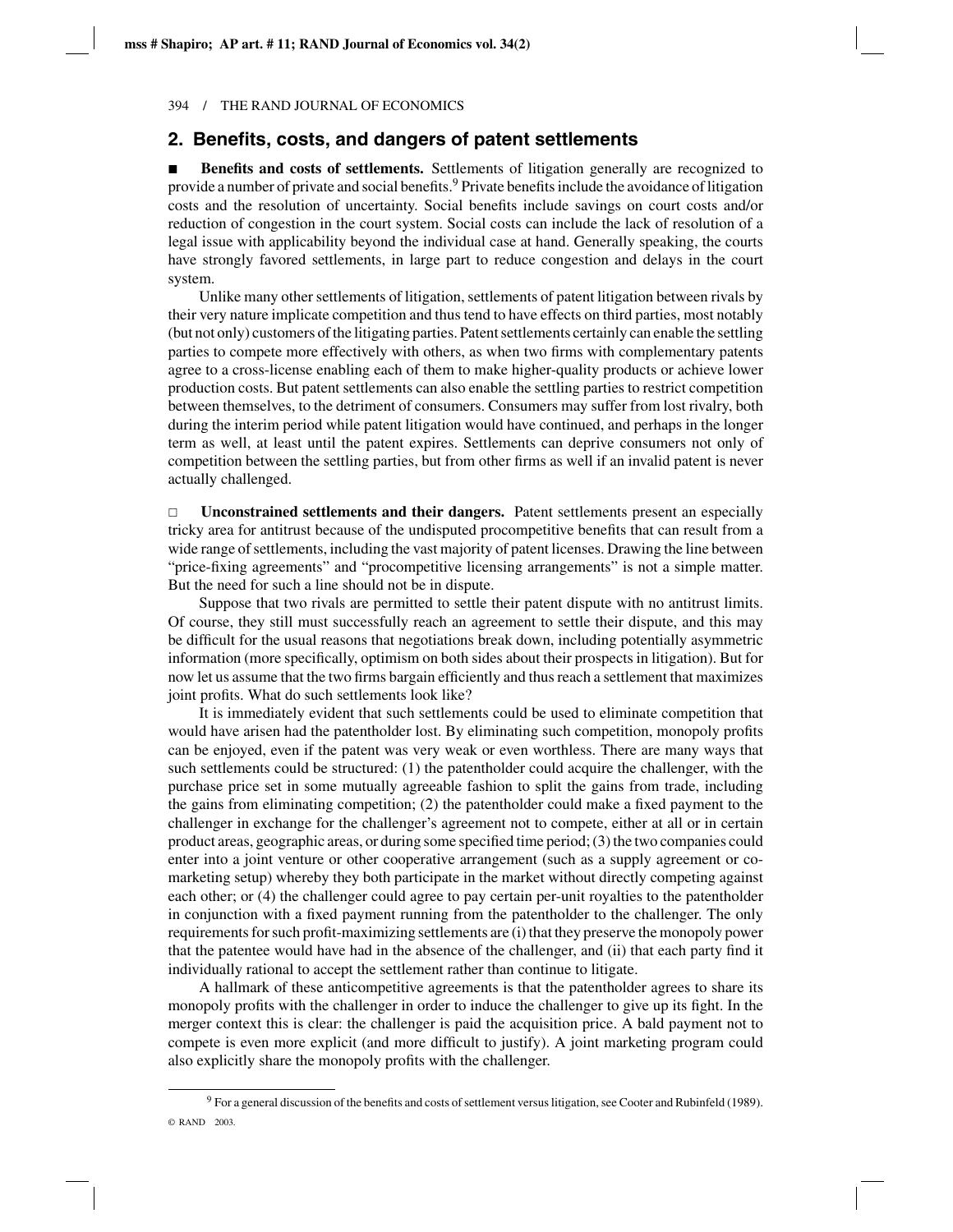Clearly, such agreements will tend to be contrary to the interests of consumers: without limits on patent settlements, consumers will receive only the surplus available facing a monopolist. Such settlements can deprive consumers of the advantages that competition, or at least its prospect, would have offered to them, during the interim period before the resolution of the patent dispute and subsequently, if the patent would have been declared invalid or not infringed, or had the challenger found a practical way to invent around the patent. Thus, antitrust oversight of patent settlement is clearly warranted. In principle, all manner of settlements are subject to antitrust scrutiny; in practice, the FTC and the DOJ (as well as private plaintiffs) are far more likely to become aware of settlements that occur after patent lawsuits are filed than those that arise in the context of private patent infringement negotiations.<sup>10</sup>

 $\Box$  **Patents as partial property rights.** It is important to bear in mind that the monopoly profits that can be (jointly) achieved through unconstrained settlement do not merely represent the rights granted to the patentee by virtue of having obtained the patent in the first place. As emphasized by Ayres and Klemperer (1999), a patent is best viewed as a *probabilistic* property right. What the patent grant actually gives the patentholder is the right to sue to prevent others from infringing the patent. Nothing in the patent grant guarantees that the patent will be declared valid, or that the defendant in the patent suit will be found to have infringed. In other words, all real patents are *less strong* than the idealized patent grant usually imagined in economic theory.

A real patent may prove to be less valuable than the idealized patent in several distinct ways: (1) The real patent may be found invalid, either in whole or in part; (2) the real patent may be found not to be infringed by a given product sold or process employed by another firm; (3) the real patent may be relatively easy for others to invent around rather than pay royalties or be forced to cease production; (4) the real patentee may be unable to find infringers or obtain a preliminary injunction to prevent infringement; (5) enforcing the real patent entails litigation costs and delays; or (6) the real patentee may not be able to receive as a judgment all of its lost profits that result from infringement, e.g., if the infringer's assets are insufficient to satisfy the award. In short, a real patent does not give the patentee "the right to exclude" but rather the more limited "right to *try* to exclude" by asserting its patent in court.

In this article, I shall take as given the bundle of uncertain and imperfect rights that we call a "patent." These rights are typically far less valuable than would be idealized "ironclad" patent rights. In my view, the patentholder is not "entitled" to obtain the same level of profits, or the same rights to exclude rivals, as would the owner of the fictionalized ironclad patent. Therefore, the patentholder is not "entitled" to negotiate a monopoly outcome, just because the patentholder *asserts* that its patent is valid and infringed by a particular rival. Rather, the patentholder's rights are calibrated according to the likelihood that the patentholder would win the patent litigation, and the extent of exclusion that such a victory would permit. Generally, these rights are not as strong or as valuable as the rights of a full-fledged monopolist owning an ironclad, blocking patent.

## **3. Proposed principle: settlement cannot harm consumers**

 Given the obvious incentive to use settlements to replicate the monopoly outcome, and given that the patent grant is not the same as an ironclad right to monopoly profits, antitrust limits on settlements are clearly needed. At the same time, a prohibition on settling patent disputes cannot make sense: as noted earlier, virtually every patent license can be viewed as the settlement of a patent dispute, and settlements generally can provide many benefits not only to the settling parties but to consumers as well. Since many settlements are procompetitive, in the sense that consumers are better off under the settlement than they would be from ongoing litigation, overly strict antitrust limits, not to mention a ban on settlements, would clearly be counterproductive.

<sup>&</sup>lt;sup>10</sup> More stringent antitrust limits on patent settlements will tend to push competitors to resolve their patent disputes quietly and privately rather than going to court, since embarking on patent litigation will increase the chance that any subsequent settlement they reach will face an antitrust challenge.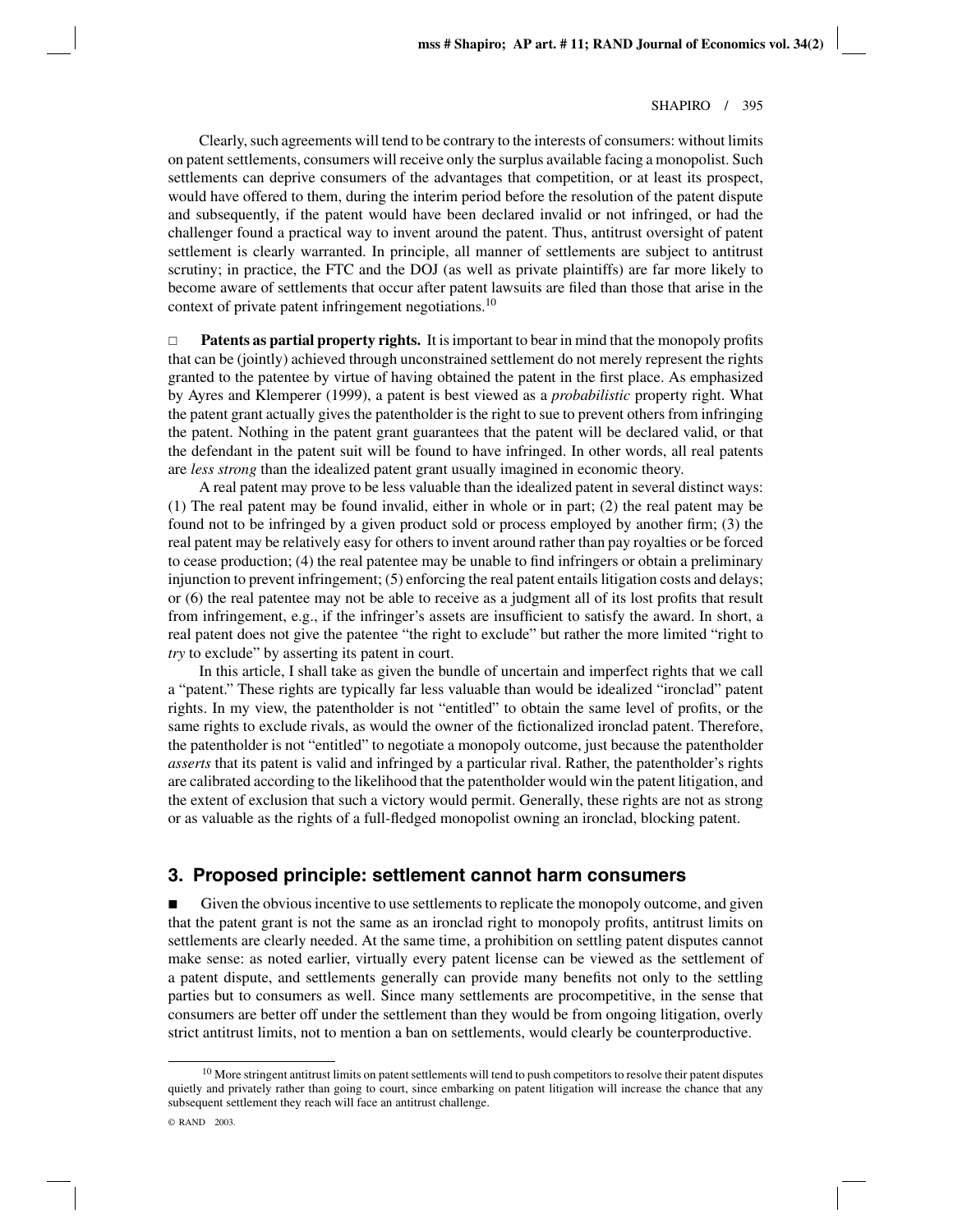So, we must face the complex question of how to draw the line between acceptable and unacceptable patent settlements from an antitrust perspective. In this article, I propose and explore in some depth the following simple antitrust rule: a patent settlement cannot lead to lower expected consumer surplus than would have arisen from ongoing litigation. Effectively, consumers have a "property right" to the level of competition that would have prevailed, on average, had the two parties litigated the patent dispute to a resolution in the courts. So long as consumers' rights to this level of competition/benefits are respected, the two parties are permitted to negotiate more profitable arrangements that they each prefer to litigation.<sup>11</sup>

I believe that this standard has much to commend itself. First, it balances the rights of patentees with consumer interests. Antitrust enforcement (such as merger review) often uses a consumer-welfare standard rather than a total-surplus standard. Clearly, a short-run consumersurplus standard is not sensible when intellectual property rights are involved: declaring all extant intellectual property rights invalid could well maximize short-run consumer surplus, but at the obvious expense of longer-term innovation and consumer interests. Indeed, it is hard to articulate an alternative standard that encourages innovation in the long run, promotes efficient commercial arrangements in the short run, and still protects consumers from cartel-like settlements.

Second, my proposed standard fully respects the property rights granted to patentholders. Since patents involve "partial" or "probabilistic" property rights, as discussed above, patentholders are not entitled to the same level of profits that would result from an ironclad patent covering the same patent claims. Put differently, competition that would take place under the shadow of patent litigation is considered entirely legitimate, even though it may wind up constituting infringement. Lurking behind this view are two broad assumptions worth making explicit: (1) I take as given the intellectual property rights regime, with its necessary imperfections, such as the granting of patents that will later be found invalid and the chance that the holder of a valid patent may not be able to obtain an injunction to stop what turns out to be actual infringement; and (2) I take as given the damages regime associated with patent infringement, including both the rules for calculating damages and the fact that patentees may not be able to fully collect on damage awards in some cases.

My proposed standard for patent settlements is also consistent with how antitrust policy and law treat other forms of collaboration among competitors. A proposed merger, for example, is usually judged to be procompetitive if consumers are better off under the proposed merger than they would be in the absence of the merger. The same standard is used for joint ventures and co-marketing arrangements between direct rivals.<sup>12</sup> Likewise, under the DOJ/FTC *Antitrust Guidelines for the Licensing of Intellectual Property*, licenses are generally regarded as procompetitive if they do not restrict competition that would have taken place in the absence of the license. While the FTC and the DOJ have not published specific guidelines regarding settlements, their enforcement actions involving settlements are consistent with my standard. For example, the FTC has challenged drug settlements on the grounds that they delayed generic entry in comparison with ongoing litigation.

An alternative antitrust rule, less favorable to settling parties, would look not only at the effects on consumers of their overall agreement, as I am proposing here, but also at the effects of specific *provisions* in the agreement. Under a full-blown "less-restrictive alternative" approach, an agreement would be declared anticompetitive if an alternative agreement could have been fashioned, perhaps by removing or modifying certain provisions in the original agreement, to accomplish the same legitimate ends while leading to higher consumer surplus.

Clearly, taken to an extreme such an approach would *not* in fact respect intellectual property rights. Consider, for example, the case of two holders of complementary, blocking patents who agree to place their patents into a pool and license them jointly at an agreed-upon royalty rate. As shown in Section 6 below, such a pool can easily be in consumers' interests, in comparison with,

 $11$  Meurer (1989) imposes exogenous antitrust limits on settlements of patent litigation. If these limits on the joint profits from settling are stringent, a mutually beneficial and permissible settlement may not exist.

 $12$  For a more general discussion of the limits on collaboration, see DOJ/FTC (2000).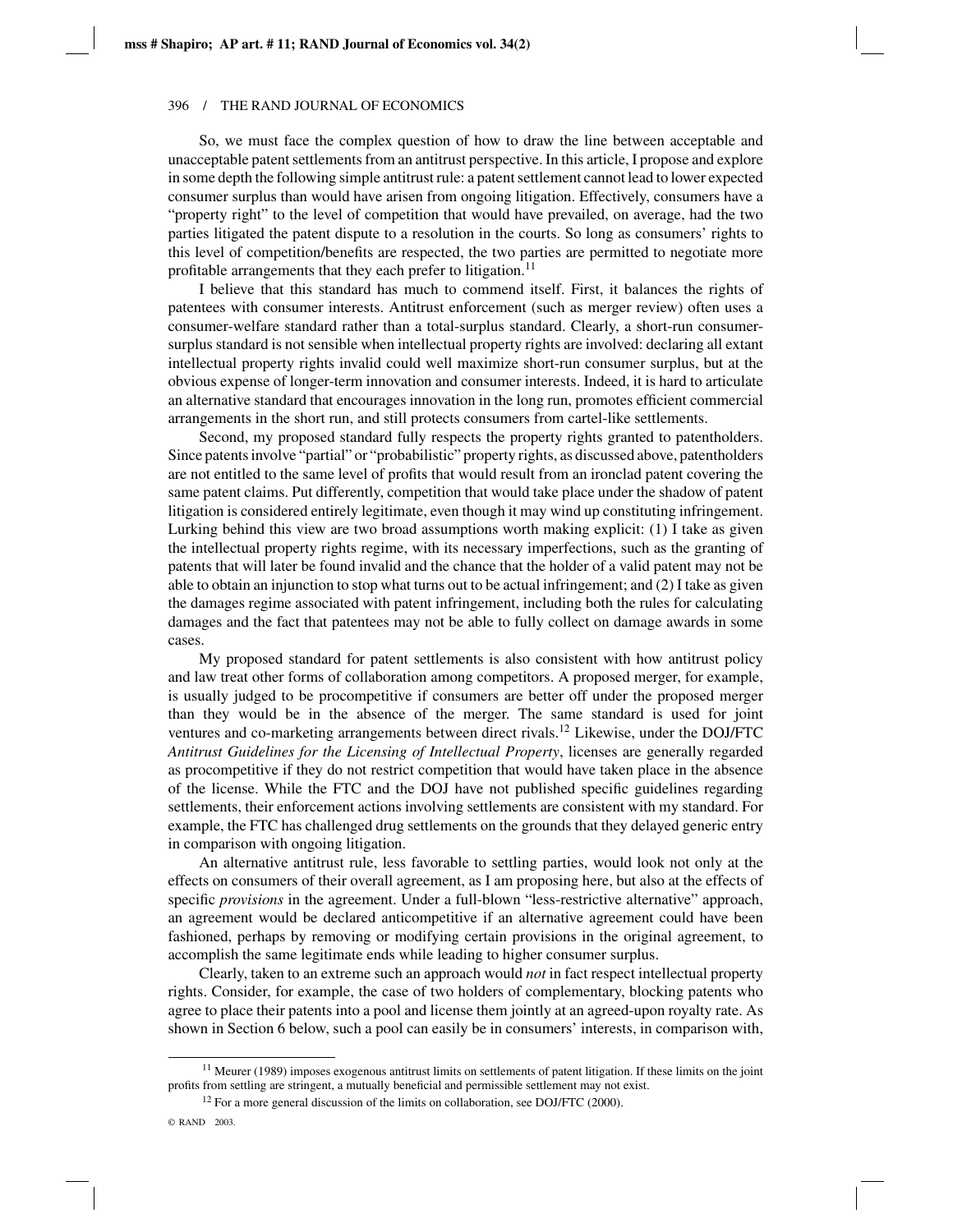say, independent licensing programs by the two firms, since independent licensing runs into the problem of Cournot complements. Just as clearly, however, consumers would be better off (in the short run) if the two firms agreed to a royalty-free cross-license, as each could then compete independently with no licensing cost burden. But compelling such a cross-license over the patent pool could well deprive both firms of a return on their R&D that led to their patent. I do not expect to resolve this debate here, which arises in other areas of antitrust; I merely note that the standard I explore here may not be universally accepted.

 $\Box$  **The need to assess patent strength.** I would like to highlight one key practical problem with the approach advocated and analyzed here: typically, to compare consumer surplus under a settlement with consumer surplus from ongoing litigation requires an informed judgment as to the strength of the patent(s) at issue. If the patent is very strong, i.e., very likely to be found valid and infringed and difficult to invent around, the challenger is unlikely to offer much independent competition to the patentholder if litigation proceeds. Alternatively, if the patent is very weak, ongoing litigation is likely to lead to greater competition and greater consumer benefits. Except in special cases where inferences about patent strength are possible based on the commercial decisions made by the two parties,<sup>13</sup> there does not appear to be any way around the need to assess patent strength directly if one is trying to determine whether a settlement benefits consumers.

I treat patent strength as a parameter outside the scope of my economic analysis. This is reasonable, since patent validity and patent breadth ultimately are technical issues. However, by treating patent strength as exogenous I cannot address various tricky and deep issues, such as signalling and self-selection, that arise when the two parties differ in their assessments of patent strength. Asymmetric information, specifically optimism on each side about its chances in court, is generally considered the primary reason why disputes are litigated rather than settled. Empirically, the fact that 95% of filed patent cases are settled (and many, many more patent disputes are settled without any case being filed) suggests that the extent of asymmetric information may often be modest. In any event, the current article is a necessary precursor to an analysis of the antitrust limits on patent settlements that integrates oligopoly theory and competitive effects (treated here) with asymmetric information and signalling (not covered here).<sup>14</sup>

 $\Box$  **Pareto optimality and gains from settlement.** I now prove a general result showing that there are invariably gains from settling a patent dispute, even ignoring the savings associated with reduced litigation costs and uncertainty.

Consider two firms that are actual or potential competitors who are engaged in a patent dispute. Firm 1 we will call the *patentholder* or the *incumbent*. Firm 2 we will call the *alleged infringer*, the *challenger*, or the *entrant*. There are a number of possible outcomes of their patent dispute, if it is litigated to completion; we index these states of the world by  $w = 1, \ldots, N$ . For example, one state might be that the patent is declared invalid. A number of other states might correspond to various levels of cost required for the challenger to invent around the patent. This framework is quite general: a finding of noninfringement would correspond to a zero cost of inventing around the patent; a finding that some of the broader claims in the patent are invalid while narrower claims are valid would correspond to lower, but still positive, costs of inventing around the patent.

Denote the probability of state w by  $\theta_w$ ; unless otherwise noted, I shall assume that both sides share these probability assessments. As discussed above, in practice the two firms may well differ in their beliefs about the likelihoods of the various states of the world. Indeed, it is relative optimism that tends to lead to litigation rather than settlement. The proper treatment of asymmetric information, including possible updating of beliefs based on settlement offers, is beyond the scope of this article. Relaxing this assumption leads to a rich area for further research.

<sup>&</sup>lt;sup>13</sup> For example, the willingness of the challenger to indemnify its customers for infringement, or to compete vigorously during the pendency of the patent litigation, signals that the challenger considers the patent weak. Likewise, a large cash payment from the patentholder to the challenger to exit the market suggests that the patent is vulnerable.

<sup>&</sup>lt;sup>14</sup> For example, modelling asymmetric information, an important ingredient for models of equilibrium litigation, appears necessary to study how antitrust limits affect the likelihood of settlement versus litigation.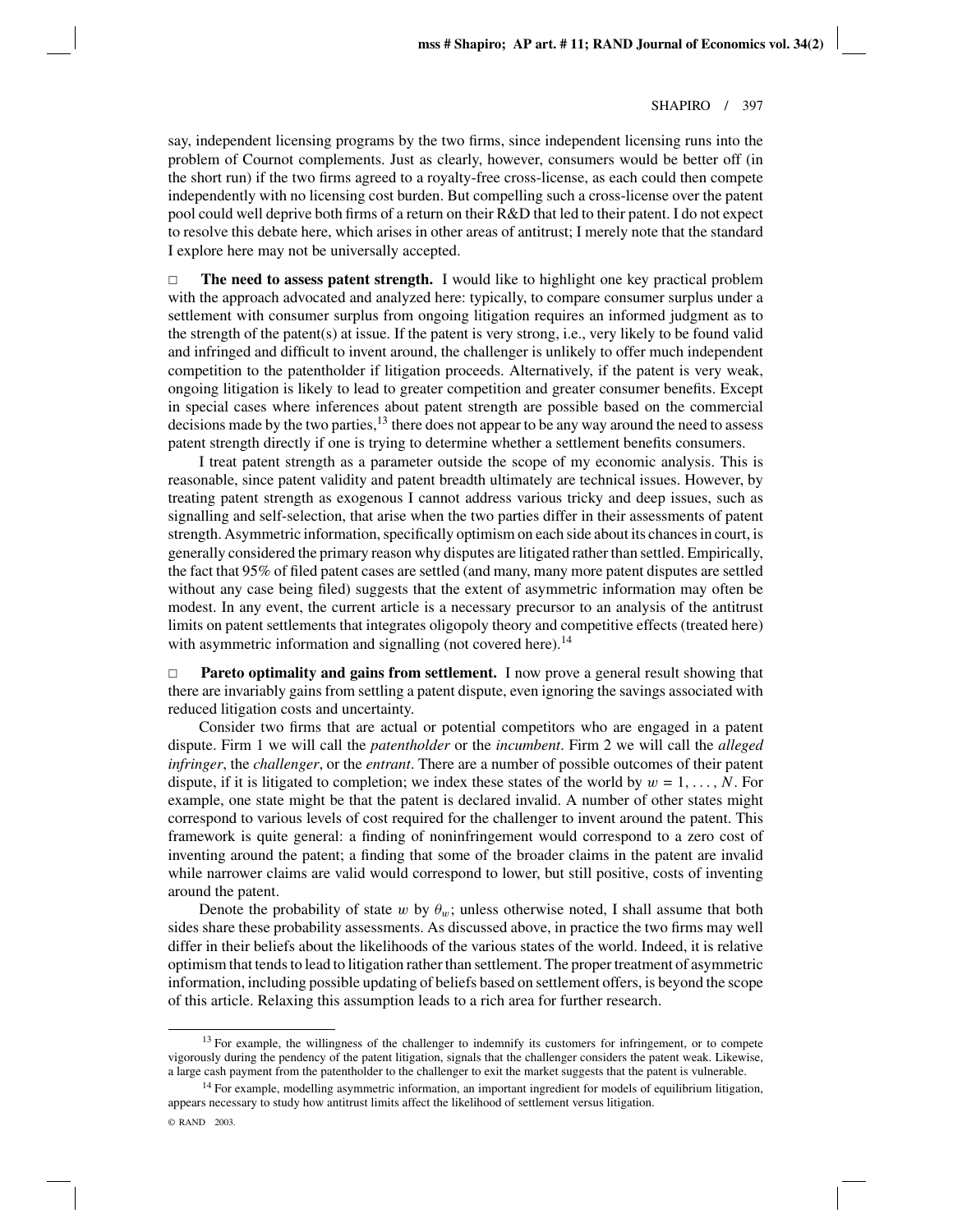The general antitrust rule explored in this article is that a settlement should be permitted if it leaves consumers at least as well off as they would be, in expected value, from ongoing litigation and resolution of the patent dispute in court. Denote consumer surplus in state  $w$  by *S*w. This is a reduced form that incorporates whatever duopoly (or oligopoly) solution concept applies in the various states of the world. If resolution of the patent dispute takes time, then  $S_w$ includes consumer surplus during the interim period while the dispute is litigated. To the extent that information is revealed gradually, and the firms' behavior can adjust (e.g., to preliminary court rulings), consumer surplus will vary somewhat with the state of the world even before that state is fully revealed.

With these definitions, the expected consumer surplus from ongoing litigation is

$$
\bar{S} = \sum_{w=1}^{N} \theta_w S_w.
$$
 (1)

The profits earned by firm  $i$  in state of the world  $w$  (in the absence of any agreement between them) are denoted by  $\pi_{wi}$  with joint profits in state w given by  $\pi_w = \pi_{w1} + \pi_{w2}$ . The expected joint profits from ongoing litigation are

$$
\bar{\pi} = \sum_{w=1}^{N} \theta_w \pi_w.
$$
\n(2)

Now suppose that the two parties can write detailed contracts that specify their actions in each state of nature. Denote their specified actions by  $x_w = (x_{1w}, x_{2w})$  in state w. Denote by  $\pi(x_w)$  the joint profits corresponding to action  $x_w$ . Denote by  $S(x_w)$  the consumer surplus associated with action  $x_w$ . If we require that any negotiated settlement satisfy the surplus constraint (1), the two parties will solve

$$
\max_{x_w} \sum_{w=1}^{N} \theta_w \pi(x_w) \quad \text{subject to} \quad \sum_{w=1}^{N} \theta_w S(x_w) \ge \bar{S}.
$$
 (3)

Since the same  $\theta_w$  are used in both the objective function and the constraint, the solution to this maximization necessarily involves solving the subproblem of

$$
\max_{x} \pi(x) \quad \text{subject to} \quad S(x) \ge \bar{S} \tag{4}
$$

and then replicating this solution across all states of nature. In other words, the firms should negotiate a set of actions that maximizes their joint profits subject to the surplus constraint and then follow this same set of actions regardless of how the patent litigation would have been resolved. Call this (constrained) optimal set of actions *x*∗. <sup>15</sup> If the firms acted differently from *x*<sup>∗</sup> in any set of states of nature satisfying the consumer surplus constraint, they could do better by taking action *x*<sup>∗</sup> instead in each of those states of nature and leaving their actions in all other states of nature unchanged.

The key idea here is that an optimal settlement involves the two parties generating consumer surplus efficiently. It is inefficient for the two parties to vary their actions based on the various possible outcomes of their patent litigation just because of initial uncertainty about the strength of the patentholder's property rights. The implication is that there are always settlements available that raise joint profits and leave consumers whole, so long as the firms would have taken different actions in different states of nature under litigation. This is a very strong and general "gains from settlement" theorem.

<sup>15</sup> I assume that the solution to (4) does not involve randomization. If it does, then *x*<sup>∗</sup> should just be reinterpreted as a randomized set of actions.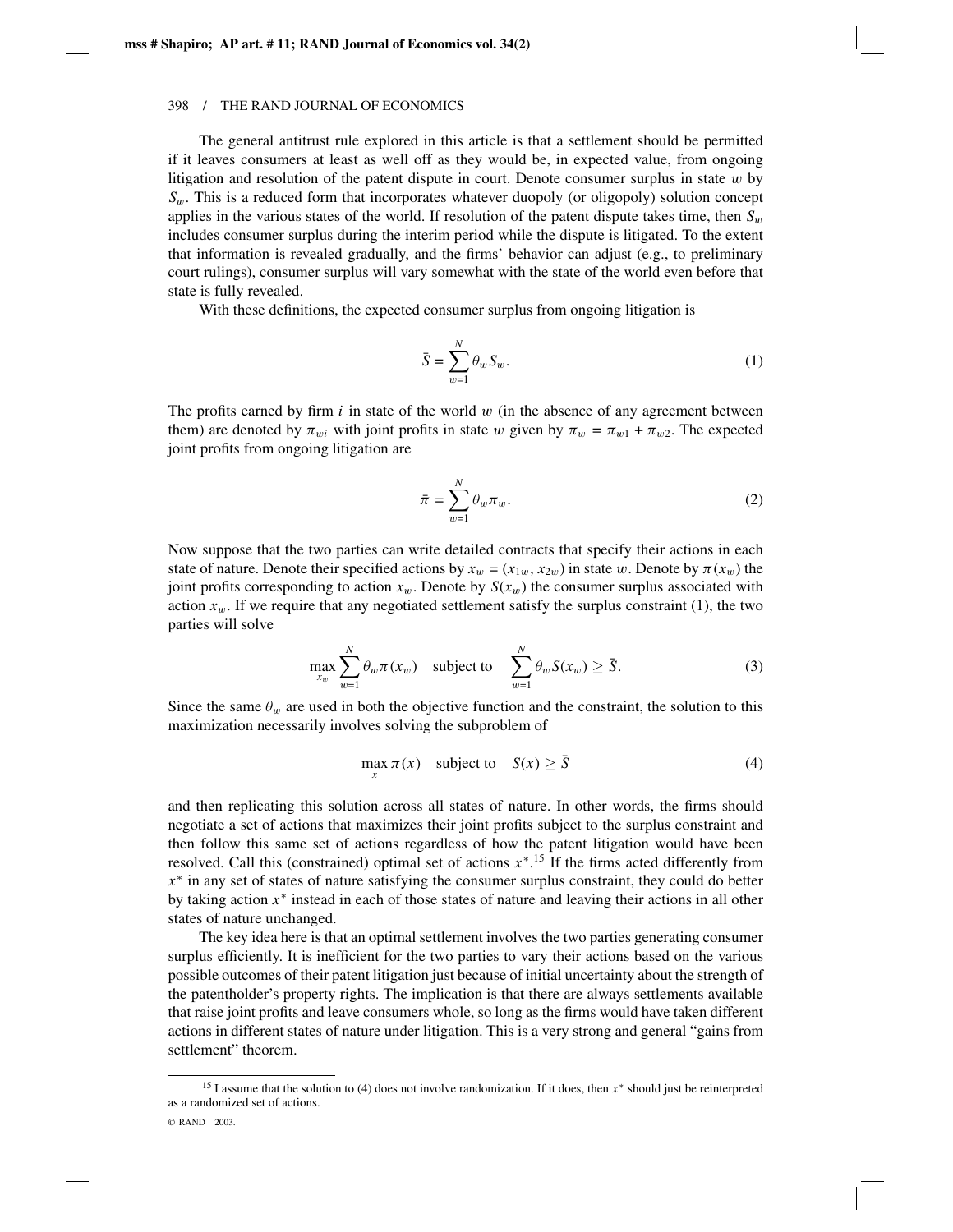*Proposition 1 (gains from settlement)*. If the actions of two rival firms engaged in a patent dispute would vary depending upon the outcome of their patent dispute, there is always a settlement available that raises their joint profits without harming consumers as a group. Under the profitmaximizing *ex ante* settlement that leaves consumers whole, the firms' *ex post* actions do not vary with the *ex post* property rights of the patentee.

By showing that there are always gains from settlement I do not mean to suggest that bargaining is always efficient. Nor do I intend to minimize various practical considerations that come into play when antitrust authorities attempt to evaluate the impact on consumers of patent settlements that are actually proposed. Most notably, as noted above, antitrust authorities may have difficulty determining the probabilities of the various states of the world, particularly inasmuch as this requires a technical assessment of one or more patents and their various claims.

Proposition 1 has an immediate implication for the value of uncertain patent rights when settlement is possible. To illustrate what is a more general point, suppose that there are only two outcomes of litigation: the patentholder "wins" or "loses," with the former state yielding higher profits for the patentholder and lower profits for the challenger. The probability that the patentholder "wins" will be called "patent strength." Now, we know (by definition) that the patentholder's payoff from litigation is linear in patent strength. We also know that the gains from the optimal permissible settlement are zero if the patent strength is either zero or unity, but positive for intermediate values of patent strength. Assuming that the patentholder receives some positive fraction of the gains from the optimal settlement, the patentholder's payoff from settling cannot be linear in patent strength, and it exceeds the linear interpolation of value in between a worthless patent and an ironclad patent.

*Proposition 2 (value of patent is not linear in patent strength)*. Suppose that there are only two outcomes of the patent litigation. Call the probability of the outcome more favorable to the patentholder the "patent strength,"  $\theta$ . The patentholder's payoff under the optimal settlement is not linear in patent strength. A patent with strength  $\theta$  is worth *more* than  $\theta$  times that of a patent with strength of unity.

 $\Box$  **Benefits of optimal settlement: price and quantity examples.** We can illustrate these gains from settlement more concretely when the firms are picking prices and quantities. In fact, for a given set of products, we know a great deal about the solution to equation (4), since it is the dual to the standard Ramsey pricing problem.

Suppose the incumbent firm produces a single product, the demand for which is denoted by  $x = D(p)$ , where p is price and x is output. Call the monopoly price  $p<sub>M</sub>$  with corresponding consumer surplus  $S_M$ . To keep things simple, suppose that there are only two states of the world: either the incumbent wins the patent case and has a monopoly, or the challenger wins the patent case and a duopoly results. Let us suppose that the incumbent will win the patent case with probability θ, which we call *patent strength*. If the entrant wins the patent litigation, the duopoly price will be  $p_D$ , with corresponding consumer surplus  $S_D$  and joint profits  $\pi_D$ .

The expected consumer surplus if the parties do not settle is given by

$$
\bar{S} = \theta S_M + (1 - \theta) S_D.
$$

Call  $\bar{p}$  the price that generates surplus level  $\bar{S}$ . The optimal settlement subject to the consumer surplus constraint involves a price of  $\bar{p}$  in all states of the world. In other words, we must have

$$
S(\bar{p}) = \theta S(p_M) + (1 - \theta)S(p_D). \tag{5}
$$

Since  $S'(p) = -D(p)$ , we know that  $S''(p) = -D'(p) > 0$ , so the surplus function is convex in price. Therefore, equation (5) implies that  $\bar{p} < \theta p_M + (1 - \theta)p_D$ . In other words, consumers must receive a lower price on average from settlement than they would get from litigation. This result follows from the fact that consumer benefits grow disproportionately as price falls. © RAND 2003.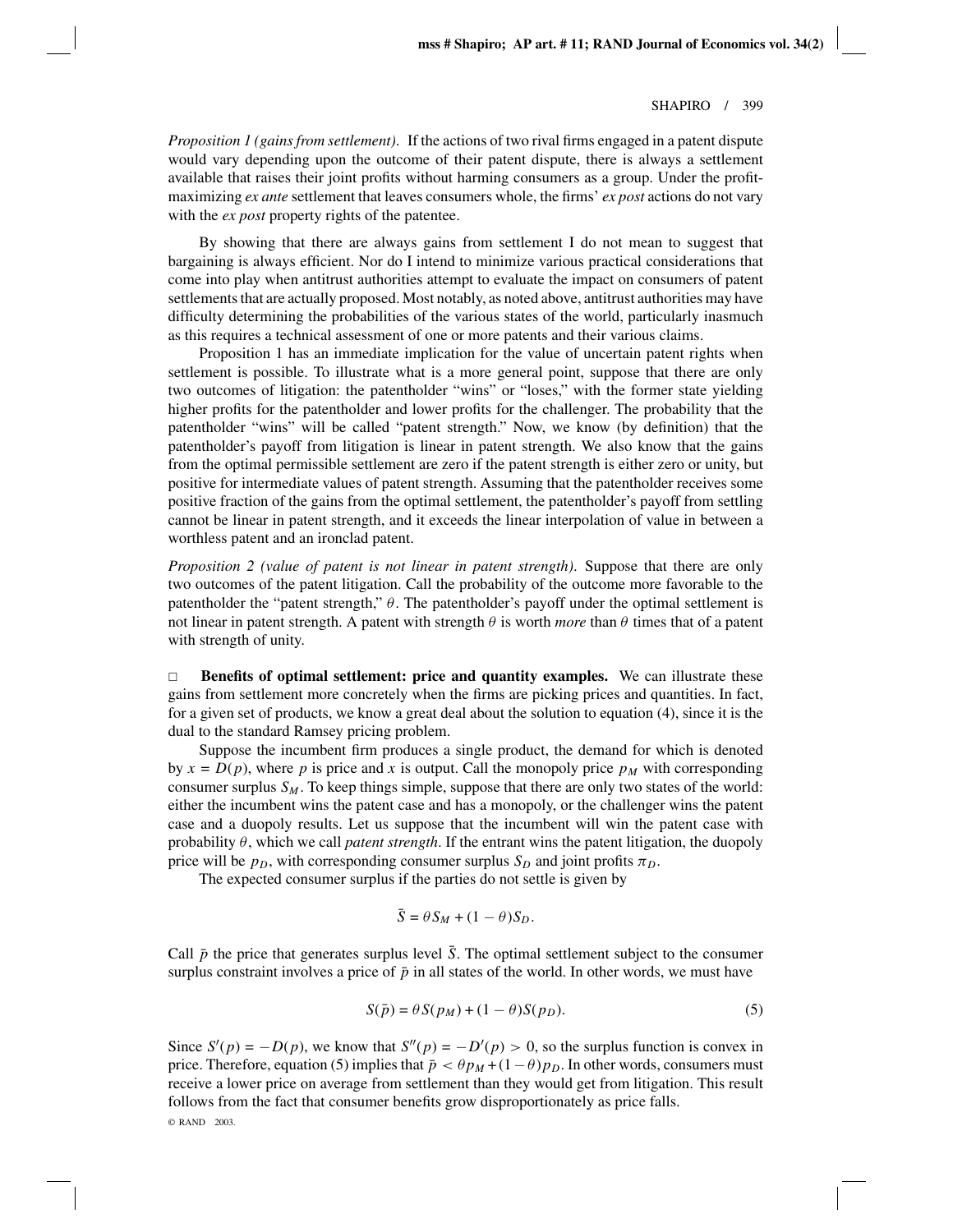*Proposition 3 (settlement must lower average price)*. If the two parties to a patent dispute sell a single homogeneous product, the price that prevails under their settlement must be *less* than the average price that would result from litigation, if the settlement is to be in consumers' interests.

We can measure the gains from settlement if we are prepared to make some stronger assumptions about costs, demand, and duopoly behavior. Suppose that demand is linear,  $D(p)$  = *A* − *p*, and marginal costs are a constant, *c*. The monopoly price is  $p_M = (A + c)/2$ .

*Bertrand competition*. If the firms are Bertrand competitors, then  $p<sub>D</sub> = c$ . The consumer surplus function is  $S(p) = (A - p)^2/2$ . Consumer surplus under Bertrand pricing is  $S_D = (A - c)^2/2$ . Calculating consumer surplus under monopoly and under duopoly, the price  $\bar{p}$  must satisfy

$$
\bar{p} = A - \frac{A - c}{2} \sqrt{4 - 3\theta}.
$$

By construction, consumers are just as well off under the settlement as from litigation. By how much do profits, and thus total welfare, rise under settlement? With litigation, total expected profits are  $\theta \pi_M = \theta (A - c)^2 / 4$ , since there are no profits under duopoly. With settlement, profits are

$$
\pi_S = (\bar{p} - c)D(\bar{p}) = \frac{(A - c)^2}{4} \left(2\sqrt{4 - 3\theta} + 3\theta - 4\right).
$$

The extra profits (welfare) made possible by settlement as a fraction of the monopoly profits are given by

$$
G \equiv \frac{\pi_S - \theta \pi_M}{\pi_M} = 2\sqrt{4 - 3\theta} + (3\theta - 4).
$$

Naturally, these gains from settlement are zero if there is no uncertainty, i.e., if  $\theta$  is zero or one. But for intermediate levels of  $\theta$ , this measure of the gains from trade is nontrivial. For example, if  $\theta = 1/2$ , *G* equals .16. In other words, one-sixth of monopoly profits can be captured as extra profits from settlement without harming consumers.

If we assume that the patentholder and the challenger split the gains from trade associated with the settlement, the overall payoff to the patentholder is given by  $\theta \pi_M + G \pi_M/2$ , which equals  $\pi_M(2\theta - 2 + \sqrt{4 - 3\theta})$ . Note that this expression is concave in the strength of the patent, so the patentholder's payoff is concave in patent strength. A patent with strength one-half is worth *more* than half as much as an ironclad patent, as we know more generally from Proposition 2.

How would the optimal agreement be implemented? Since we are assuming Bertrand pricing competition with homogeneous products, the desired price  $\bar{p}$  can be achieved if the challenger pays a royalty equal to

$$
\bar{r} = \bar{p} - c = \frac{A - c}{2} \left( 2 - \sqrt{4 - 3\theta} \right).
$$

Compare this with the royalty that would support the monopoly outcome,  $r_M = p_M - c = (A - c)/2$ . The "allowed" royalty as a fraction of the monopoly royalty is given by  $\bar{r}/r_M = 2 - \sqrt{4 - 3\theta}$ , which is increasing and convex in the strength of the patent,  $\theta$ .

Given this royalty, we can ask next whether both firms would find the settlement individually rational; put differently, is a fixed payment required to facilitate the optimal agreement, and if so, in which direction does the payment run? This question is easy to answer given the rather stark nature of Bertrand competition. Without a settlement, the entrant would earn no money, even if it wins the patent suit; for the same reason, the entrant earns no money under the license either, since the resulting price just equals the entrant's costs:  $\bar{p} = c + \bar{r}$ . So the entrant is indifferent to the agreement in the absence of any fixed fees. We know that joint profits are higher under the agreement than under litigation, by construction, so in the absence of any fixed fees, the incumbent captures all of the gains from trade. If we think in terms of Nash bargaining, for example, we would expect the incumbent and entrant to split these gains from trade, which would imply a fixed payment running from the incumbent to the entrant. For the reasons discussed above, such fixed © RAND 2003.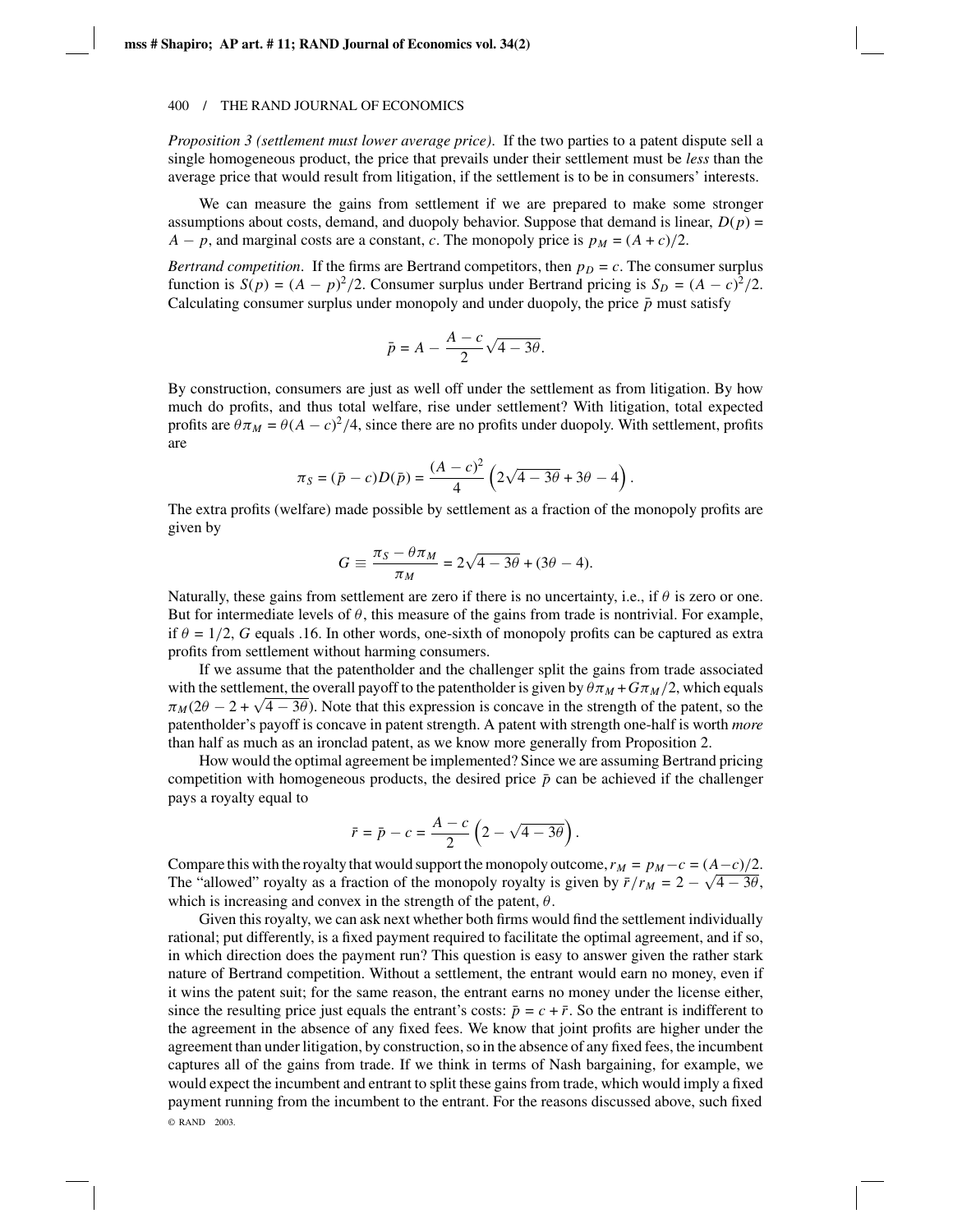payments can be abused if antitrust enforcement agencies lack sufficient information to check directly that consumers are not harmed by the settlement in comparison with ongoing litigation, which may be difficult if antitrust enforcers are unable to assess patent strength.

*Cournot competition*. We turn now to the companion case in which the firms are Cournot competitors. This case differs from the Bertrand case in that consumers benefit less from the possibility of successful entry, and the entrant makes positive profits if it wins the patent suit. I continue to assume that the entrant is equally efficient to the incumbent (and marginal costs are constant), thus abstracting away from issues of how to achieve production efficiency in the context of a settlement.

The Cournot duopoly price is given by  $p_C = (A + 2c)/3$ . Performing the same type of calculation as was done above in the Bertrand case, the settlement price under Cournot competition is

$$
\bar{p}_C = A - \frac{A - c}{6} \sqrt{16 - 7\theta}.
$$

This outcome could be supported through a settlement in which the entrant pays per-unit royalties sufficient that the resulting Cournot equilibrium gives this price. If the royalty rate is*r*, the resulting Cournot equilibrium price is  $(A + 2c + r)/3$ . The royalty rate is

$$
\bar{r} = \frac{A-c}{2} \left( 4 - \sqrt{16 - 7\theta} \right).
$$

Again we can ask whether the two firms would find this royalty individually rational, or more generally what range of fixed fees would be required to make this agreement mutually acceptable. I focus on the challenger's profits, to see whether a payment from the patentholder to the challenger is needed to make settlement at the optimal royalty rate acceptable to the challenger. With no settlement, the challenger earns the Cournot duopoly profits if it wins the patent suit. Since the profits of each Cournot duopolist are given by  $\pi_{1C} = \pi_{2C} = (A - c)^2/9$ , the challenger's expected profits from litigating are given by  $(1 - \theta)(A - c)^2/9$ . The challenger's profits from agreeing to pay royalty rate  $\bar{r}$  can be shown to be

$$
\pi_{2S} = \frac{(A-c)^2}{9} \left(\sqrt{16-7\theta}-3\right)^2.
$$

The challenger's gains from settlement are given by  $\pi_{2S}$  −(1– $\theta$ ) $\pi_{2C}$ . Substituting and simplifying, we get the gains from settlement to the challenger as

$$
G_2 = 6\pi_{2c} \left(4 - \theta - \sqrt{16 - 7\theta}\right).
$$

Of course, there are no gains to the challenger if there is no uncertainty, i.e., if  $\theta = 0$  or  $\theta = 1$ , because the settlement just replicates the certain outcome in these polar cases. For all intermediate values of  $\theta$ , the challenger is strictly better off under the settlement in the absence of a fixed payment running in either direction. This is important, because it implies that no fixed payment from the patentee to the challenger is required to implement the optimal settlement. Since it is exactly such payments that raise antitrust concerns, this is an encouraging result: the optimal royalty should be acceptable to the challenger without the use of a fixed payment.

*Rationalization of production*. In both of these cases I assumed that the two firms had constant and equal marginal costs of production, so the mix of production between the two firms was irrelevant from the perspective of production efficiency. What about the case in which the two firms have, in general, different costs as a function of output, and in which marginal costs are not constant?

If there are economies of scale in production, the optimal settlement involves one firm shutting down. But for this settlement to meet the consumer-surplus constraint, the other firm will © RAND 2003.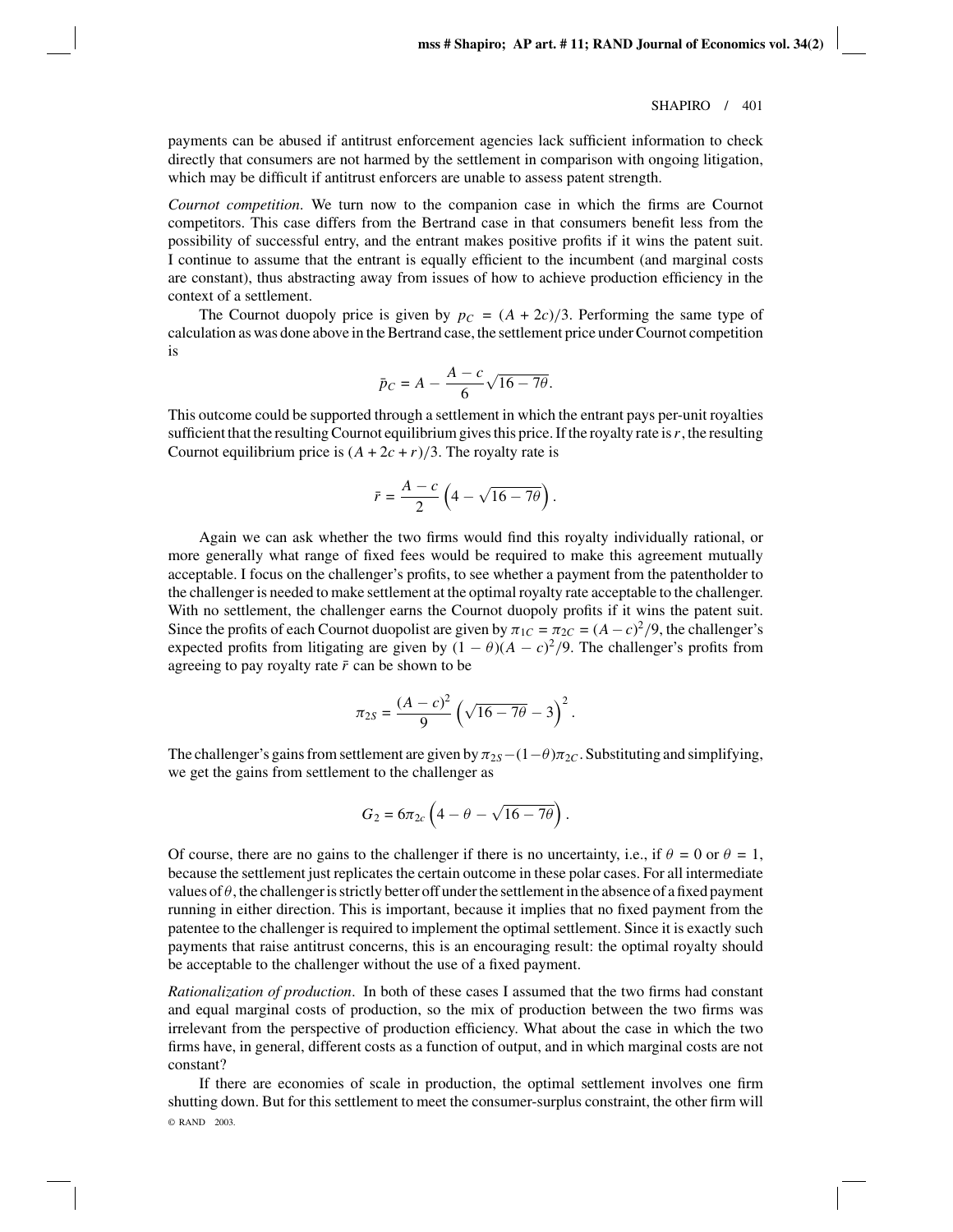typically have to produce more than the monopoly output. Assuming that the antitrust authorities do not want to engage in direct regulation of the remaining firm, some type of supply agreement is needed to ensure that output is sufficiently large that consumers are not disadvantaged. Such supply agreements can work well in theory, enabling competition while taking advantage of economies of scale, but they present a range of problems in practice, especially if costs are uncertain and likely to change over time.

Even in the absence of strong scale economies, efficiency can still be promoted by rationalizing output across the two firms, especially if one firm is considerably more efficient than the other. Consider, for example, the case in which the patentholder is primarily a research outfit that can engage in some manufacturing, whereas the challenger has a large, established manufacturing presence (for related, noninfringing products, say) and is far more efficient at production. The obvious solution here is for the challenger to obtain a license to the patent. But some degree of "inefficient" production by the patentholder may be needed to protect consumers from paying monopoly prices set by the licensee. Although structuring the license with a higher fixed fee and lower running royalties may ensure that the resulting price is low enough to satisfy the consumer-surplus constraint, even with no running royalties, consumers may not be made whole unless the (inefficient) patentholder also engages in some production.

*Differentiated products*. In many cases, the challenger offers a product that is distinct from the offerings of the patentholder. Clearly, efficient provision of consumer surplus may well involve preserving both products under the terms of the settlement. In general, if efficiency requires both products to be produced, the two parties can use per-unit royalties and fixed-fee payments to move around their reaction curves and thus induce a Bertrand pricing equilibrium that replicates the optimal settlement. However, the resulting contract may require per-unit royalties running from the patentholder to the challenger, which tends to raise its own antitrust concerns. (In this respect, settling litigation in which each party is asserting patents against the other can provide more flexibility to the settling parties.) If such payments are prohibited, the primary tool remaining to influence the Bertrand equilibrium is the royalty rate pay by the challenger to the patentholder. But the fully optimal settlement may not be obtainable as an induced Bertrand equilibrium. And an outright merger might well not satisfy the consumer-surplus constraint, unless the merger would generate its own efficiencies.

### **4. Mergers and the patent competition index**

 I turn now from a general discussion of the benefits from settlement to an analysis of specific types of settlements, which occupies the remainder of the article. I begin in this section with the most inclusive form of settlement, namely an outright merger between the two parties to the patent dispute. Two real-world examples illustrate the types of mergers studied here. The first example is the acquisition by Boston Scientific of Cardiovascular Imaging Systems (CVIS). Boston Scientific, a large company that makes a range of medical equipment, was producing and selling certain imaging catheters that CVIS, a small company, claimed infringed its patents. To settle the dispute, Boston Scientific acquired CVIS. As a condition for approving the merger, the FTC required Boston Scientific to license the CVIS patents.<sup>16</sup> A second, more recent example is the acquisition by Gemstar of TV Guide. Gemstar asserted that TV Guide's "interactive program guides," basically on-screen interactive information about television program listings, infringed

<sup>&</sup>lt;sup>16</sup> See "Boston Scientific to Help Launch New Maker of Cardiac Catheter, to Settle FTC Charges Over CVIS, Scimed Acquisitions," February 24, 1995 (available at www.ftc.gov/opa/predawn/F95/boston.scient.htm). See also www.ftc.gov/opa/1995/9505/boscvis.htm, announcing the license with Hewlett-Packard. But note also that the DOJ later sued Boston Scientific for failing to license all the patents and provide all the interface information to Hewlett-Packard as required under its agreement with the FTC; see www.ftc.gov/os/2000/10/bsccmp.htm.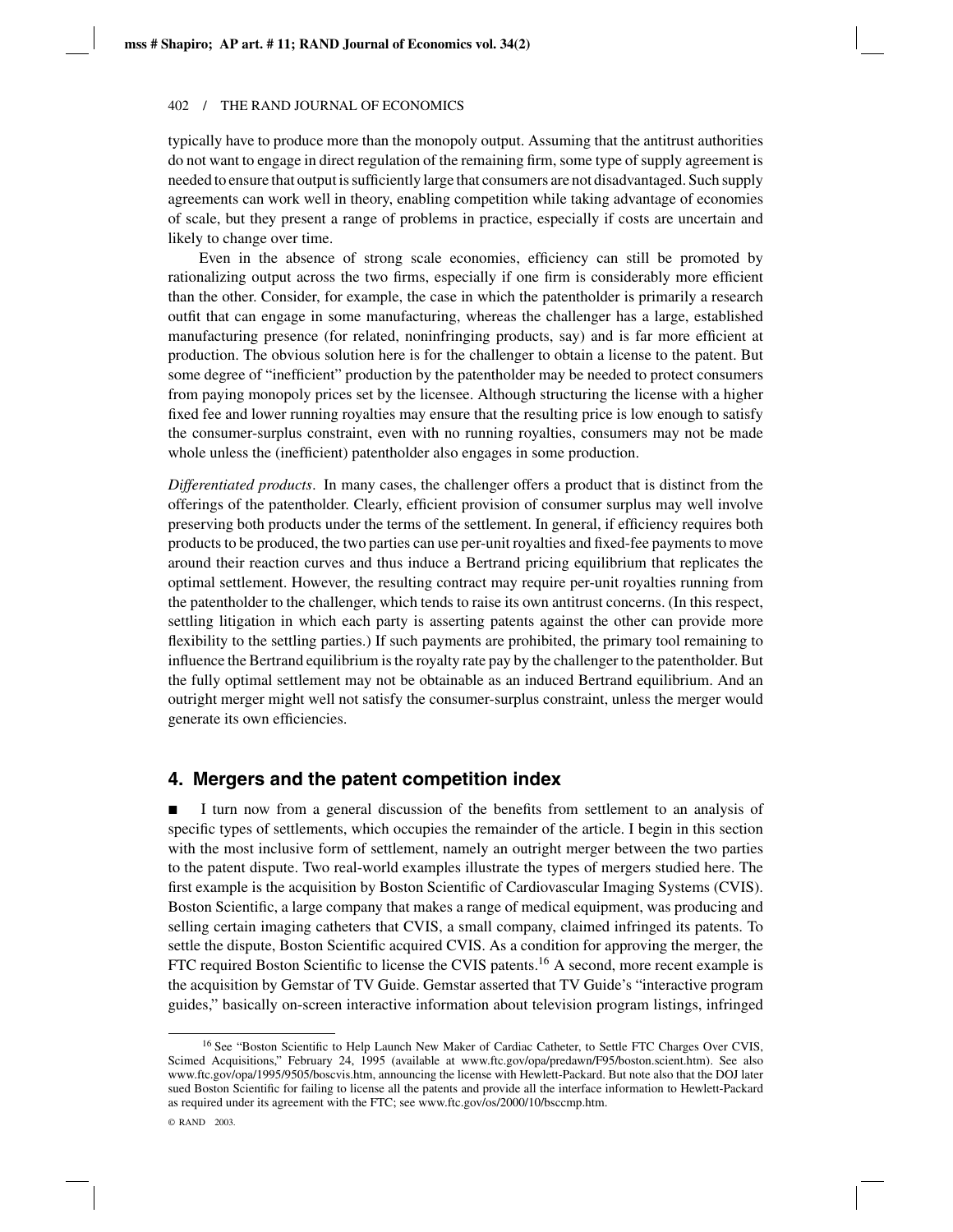Gemstar's patents. After years of litigating and competing against Gemstar, TV Guide agreed to be acquired. The DOJ did not challenge this merger.<sup>17</sup>

 $\Box$  **The patent competition index.** Suppose that the two firms engaged in the patent dispute agree to merge, completely eliminating competition. Consumer surplus under a merger, assuming no efficiencies, is just the level from monopoly,  $S_M$ . Expected consumer surplus from ongoing litigation has already been defined as  $\bar{S}$ , so the merger will cause a loss of consumer surplus of  $\bar{S}-S_M$ .

Compare this to the loss of consumer surplus that would result from a merger between these two parties if the challenger were known *not* to be infringing the patent, i.e., if the challenger were not under the cloud of possible infringement. Call consumer surplus in the state of nature in which the patent is held to be valid but not infringed,  $S<sub>D</sub>$ , reflecting duopoly competition between the two firms. Under these conditions, the loss of consumer surplus from a merger would be  $S_D - S_M$ . I call the ratio of these two measures of harm to consumers the "patent competition index" (PCI), which is meant to calibrate the degree of competition between the two firms in comparison with a conventional merger without the patent component. The PCI is defined as

$$
PCI = \frac{\bar{S} - S_M}{S_D - S_M}.\tag{6}
$$

If the patent is valid but the challenger would surely be found not to have infringed, then  $\bar{S} = S_D$ and the PCI is one. If the patent is valid and totally blocks the challenger, then  $\bar{S} = S_M$  and the PCI is zero. If the patent would certainly be found *invalid*, enabling more entry, then  $\bar{S} > S_D$  and the PCI is *greater* than unity.

Besides giving a sense of how much competition may be lost as a result of a proposed settlement involving a full merger, the PCI also tells us how large the *efficiencies* associated with the merger must be, relative to the efficiencies that would be required to justify a merger *without* the patent overlay. Call the extra consumer benefits flowing from efficiencies associated with the merger *E*; typically these efficiencies result from cost savings that lead to lower prices. Call the minimum such benefits that would make a conventional merger attractive to consumers  $E_D$ :  $S_M + E_D = S_D$ . Likewise, call the minimum such benefits that would make the proposed settlement attractive to consumers  $\bar{E}_D$ :  $S_M + E_D = S_D$ .

Now we can take the ratio of these two efficiency measures,  $\bar{E}/E_D$ , to compare the efficiency hurdle that the settlement must clear, versus a conventional merger, to be in the interests of consumers. Since  $\bar{E} = \bar{S} - S_M$  and  $E_D = S_D - S_M$ , this ratio is precisely the patent competition index:  $PCI = \overline{E}/E_D$ . In other words, the PCI can also be interpreted as the magnitude of efficiencies required to make the settlement procompetitive, calibrated to the efficiencies that would be required of a conventional merger in which the challenger does not face a patent "cloud" over its ability to compete. I record this simple arithmetic in the form of a proposition.

*Proposition 4 (efficiencies necessary for consumers to benefit from a merger settlement)*. Suppose that a conventional merger between two firms would need to generate efficiencies causing extra consumer surplus of *E* to benefit consumers. Then a patent settlement between these two firms must generate efficiencies causing extra consumer surplus of *PCI* ∗ *E* to benefit consumers, where *PCI* is the patent competition index, from (6).

So long as there is *some* degree of competition between the merging parties, either prior to the settlement or prospectively in the absence of a settlement, a merger cannot benefit consumers unless it generates some efficiencies. In other words, the fact that there is a patent cloud of some type hanging over the challenger reduces, but does not eliminate, the need for merger efficiencies to offset anticompetitive effects.

<sup>&</sup>lt;sup>17</sup> For more information about Gemstar and its business plans, see "Henry Yuen Wants to Be Your TV Guide," *Fortune*, August 14, 2000, pp. 200–208 and "TV Guy: Will Gemstar-TV Guide's Henry Yuen Take Control of Your TV Set?" *Business Week*, March 12, 2001, pp. 66–76.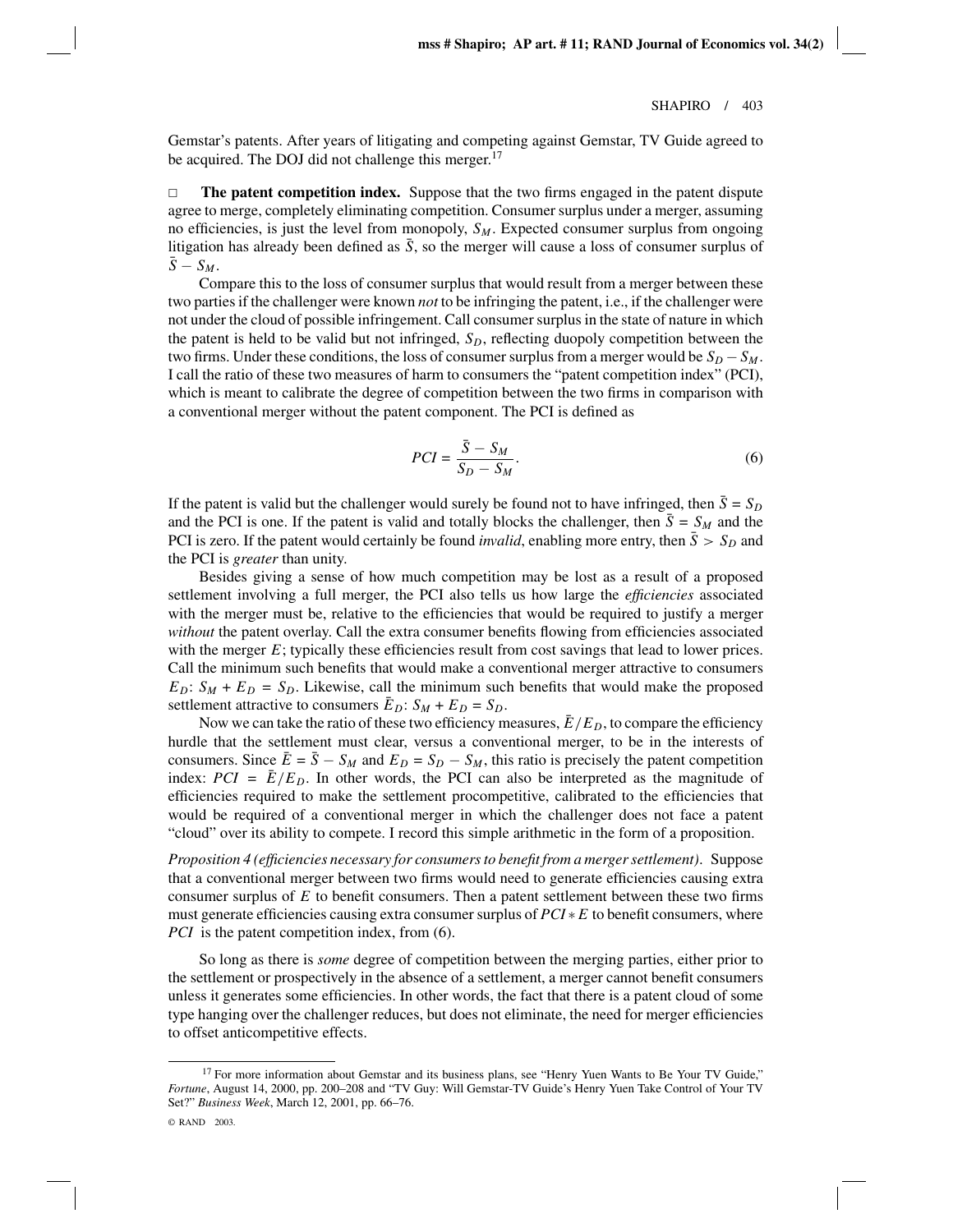An extension to this article would be to integrate this analysis with traditional structural merger analysis based on measures of market concentration. The safe-harbor provisions in merger enforcement can reasonably be viewed as indicating the magnitude of efficiencies that are credited to merging parties as a matter of course. Presumably, a somewhat greater increase in concentration would be permitted if the acquired firm is operating under a patent cloud. One could, in principle, calculate and apply new safe-harbor concentration measures that permit greater increases in concentration when the PCI is lower.

#### $\Box$ **Calculating the patent competition index.** I now derive the PCI in several specific cases.

*Immediate resolution of patent litigation*. Suppose that the patent litigation can be resolved instantly and there are only two possible outcomes. With probability  $\theta$ , the patentholder wins, in which case the challenger is totally blocked from the market. With probability  $1-\theta$ , the challenger wins, in which case the challenger is found not to infringe the patent (but the patent is still valid). In this simple case, we have  $\bar{S} = \theta S_M + (1 - \theta) S_D$ , and direct calculations show that  $PCI = 1 - \theta$ . In other words, the PCI directly tracks the weakness of the patent.

Consider a variation on this example in which the challenger's winning means that the patent is held invalid, thus leading to more competition than would arise under duopoly. Calling consumer surplus with the invalid patent *S<sub>I</sub>*, we have  $\bar{S} = \theta S_M + (1 - \theta) S_I$ . Suppose that patent invalidity generates a multiple *k* incremental surplus to consumers as does duopoly (in comparison with monopoly):  $S_I - S_M = k(S_D - S_M)$ , where  $k > 1$ . Then we have  $PCI = k(1 - \theta)$ . If the patent is not too strong, and if invalidity generates significantly more consumer surplus than mere noninfringement, i.e., if other firms can take advantage of the invalidity ruling, then a merger causing the patent suit to be dropped may face a *higher* hurdle in terms of efficiency than a plain vanilla merger involving the same companies in which the challenger is known not to infringe.<sup>18</sup>

Next, consider the case in which losing the patent litigation does not completely exclude the challenger from the market but simply imposes a cost penalty on the challenger as a result of the need to invent around the patent.<sup>19</sup> We can capture this in reduced form through the consumersurplus function  $S(b)$ , this being consumer surplus if the challenger's cost of inventing around the patent is *b*. In terms of our earlier notation,  $S(0) = S_D$  and  $S(b) = S_M$  for large values of *b*. Consumer surplus under litigation is thus  $\bar{S} = \theta S(b) + (1 - \theta)S_D$ .<sup>20</sup> As above, calibrate *S*(*b*) according to  $S(b) - S_M = g(S_D - S_M)$ , where now *g* < 1. In this case, we get  $PCI = \theta g + (1 - \theta)$ . Note that in this case the PCI is no less than *g*, even if the patent is ironclad, and of course it equals unity if the patent is very weak ( $\theta \approx 0$ ).

We can always convert the PCI to specific efficiencies that the merger must enable, given enough structure in terms of cost and demand functions and oligopoly behavior. To illustrate, consider again the case with linear demand,  $D(p) = A - p$ , constant marginal cost for each firm of *c*, and Bertrand competition. The duopoly outcome involves price at marginal cost, in comparison with the monopoly price of  $(A + c)/2$ , so  $E_D = S_D - S_M = 3(A - c)^2/8$ . Returning to the basic case where  $PCI = (1 - \theta)$ , we know that the settlement must generate efficiencies of  $\bar{E} = (1 - \theta)E_D = 3(1 - \theta)(A - c)^2/8$ . If the settlement permits a reduction of marginal costs of  $\Delta$ , then the resulting price is  $(A + c - \Delta)/2$  and the associated efficiencies are  $\bar{E} = \Delta[2(A-c)+\Delta]/8$ . To meet the required level of efficiencies, the per-unit cost savings must satisfy  $[\Delta/(A - c)][2 + \Delta/(A - c)] = 3(1 - \theta)$ . Since consumer benefits are convex in the cost saving, the per-unit cost saving necessary if *PCI* = 1/2 is *more* than half of the cost saving that would be required to justify a conventional merger.

<sup>&</sup>lt;sup>18</sup> A complete analysis would account for the probability that another challenger would continue ahead with litigation and prove the patent invalid. Of course, the holder of a weak patent might settle with a series of challengers to avoid just this outcome.

<sup>&</sup>lt;sup>19</sup> Inventing around could also take time. See the next subsection for a discussion of cases in which competition varies over time.

 $20$  I have returned to the assumption that a victory by the challenger means that the challenger is held not to be infringing, but leaves the patent intact. I do not develop here the general case in which there are many possible outcomes of the patent litigation, involving different values of *b* and perhaps patent invalidity as well.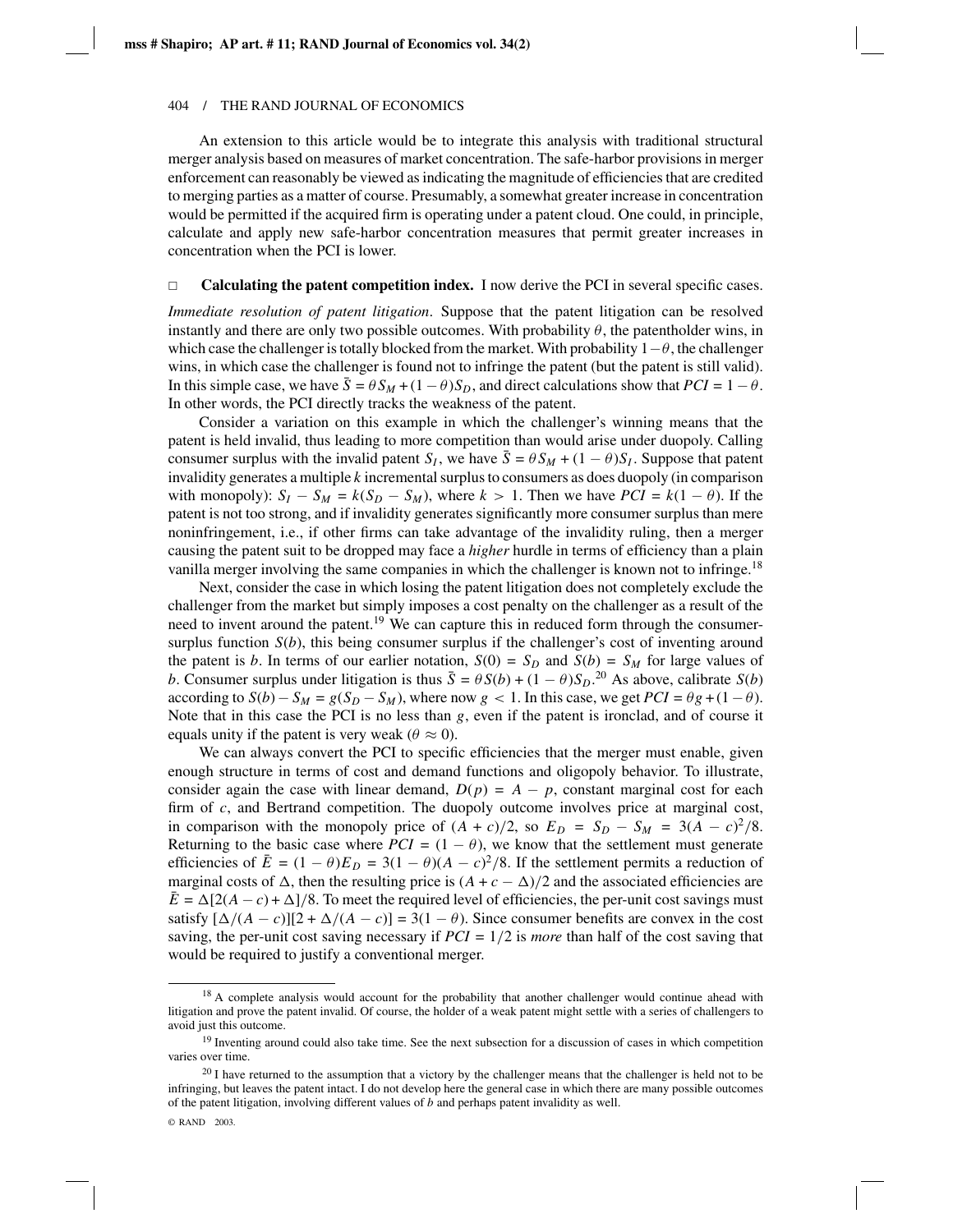*Delayed resolution of patent litigation with no interim competition*. What about the realistic case in which the patent litigation takes some time? More precisely, what about the case in which the settlement occurs well before the patent litigation would likely be resolved in the courts?

In this case, we must explicitly keep track of the passage of time and recognize that competitive conditions can change over time. Call the date of the settlement time  $t = 0$ , and the expiration of the patent date  $t = 1$ . Define the interim period to be the period [0, *T*] until the patent litigation would be resolved in the courts.<sup>21</sup> To keep things simple, I assume that demand conditions, and the presence or absence of other firms, do not vary over the time interval [0, 1], and I will assume a zero interest rate. Relaxing these assumptions would be straightforward but add considerable complexity to the resulting expressions.

To focus on the timing and the possible differences between the interim period [0, *T* ] and the subsequent time period  $[T, 1]$ , let me return to the case in which a victory by the challenger would lead to a standard duopoly situation (i.e., would mean a finding of patent validity but noninfringement). If the challenger would choose *not* to compete during the interim period,<sup>22</sup> then consumer surplus under litigation would be  $\bar{S} = TS_M + (1 - T)(\theta S_M + (1 - \theta)S_D)$ . In this case, the PCI is  $(1-T)(1-\theta)$ .<sup>23</sup> We get the same result if the challenger is not allowed to compete because the court has issued a preliminary injunction ordering the challenger to cease its possible infringement, as tends to occur automatically in pharmaceutical cases under the provisions of the Hatch-Waxman Act.

*Delayed resolution of patent litigation with interim competition*. A more interesting situation arises if the challenger would choose to compete during the pendency of the patent litigation. For example, in the Gemstar/TV Guide merger, TV Guide continued to offer its interactive program guides to cable companies, along with patent indemnification, while under the threat of Gemstar's patent suit. If the actual level of competition and consumer surplus during the pendency of the patent suit can be observed, the PCI is relatively easy to calculate directly.

To study how competition is likely to play out under the shadow of patent liability, we must specify the liability to which the challenger is potentially exposed by infringing the patent. Clearly, such liability will tend to impede the challenger's ability to compete effectively. Call the consumer surplus resulting from competition between the incumbent and the challenger facing potential liability for infringing  $S_L$ . Then we have  $\bar{S} = TS_L + (1 - T)(\theta S_M + (1 - \theta)S_D)$ . As above, calibrate the consumer benefits associated with the "impeded" duopoly,  $S_L$ , according to  $S_L - S_M = PCI_L(S_D - S_M)$ , where  $PCI_L < 1$  and where  $PCI_L$  is smaller, the stronger is the patent and the more favorable to the patentholder are the damages rules in patent infringement cases. With these definitions, the PCI turns out to be  $T * PCI_L + (1 - T)(1 - \theta)$ . Now consumers get some benefits even during the interim period, depending upon how strongly the challenger will compete under the shadow of possible liability.

I now explore how vigorously the challenger would compete if it decides not to withdraw and wait, i.e., what determines  $PCI_L$ . In one central case, I establish that  $PCI_L > 1 - \theta$ , so consumer benefits during the interim period are even larger than they will be (on average) after the patent dispute is resolved.

Of course, to analyze the challenger's behavior, we need to specify the legal rules governing the calculation of damages in the event the patent is subsequently found to be valid and infringed. I shall work with a legal rule that awards lost profits to the patentee.<sup>24</sup> Denote by  $\pi_M$  the patentee's

 $21$  In practice, this period can be broken down further. For example, there may be preliminary rulings that cause the parties to update their beliefs about the ultimate outcome of the resolution. There may also be a ruling in the lower court that is subsequently appealed.

<sup>&</sup>lt;sup>22</sup> For example, makers of generic drugs challenged by patentholders typically do not enter until after receiving a favorable ruling on infringement, because their damage exposure—based on the profits lost by the maker of the branded drug—tend to be far higher than the profits that the generic maker can earn through entry.

<sup>&</sup>lt;sup>23</sup> If we allowed for a positive interest rate, then the PCI would be somewhat lower, reflecting the fact that the period of competition comes only after the period of monopoly.

<sup>&</sup>lt;sup>24</sup> I am assuming here that damages are equal to lost profits, not a multiple of lost profits. In the case of willful infringement, damages can equal three times the lost profits.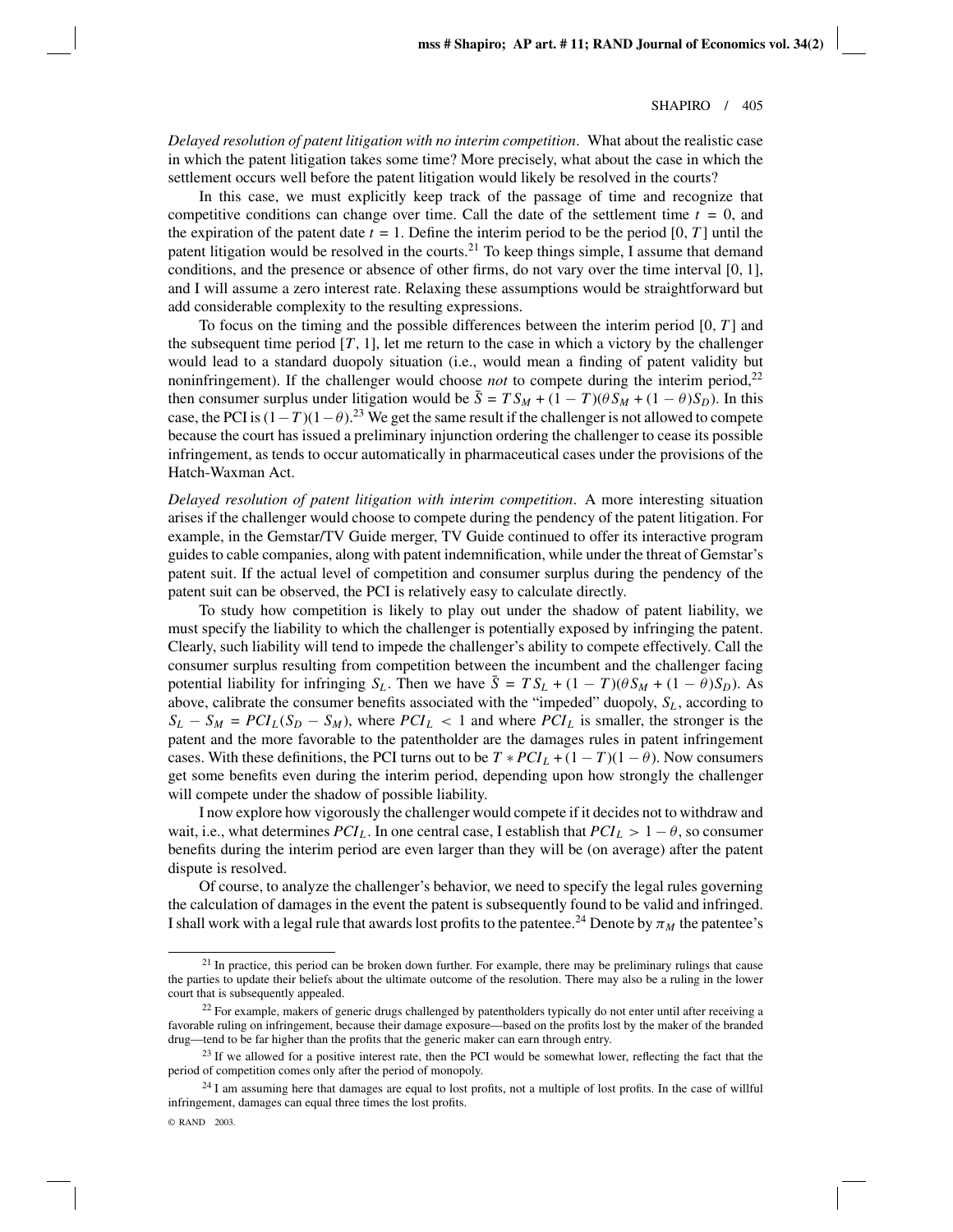profits in the absence of competition from the challenger. If the patentee's (flow) profits during the interim period are  $\pi_1$ , then the (flow) damages due are  $\pi_M - \pi_1$ .

To illustrate these points, I now derive the Bertrand and Cournot equilibria when the challenger faces potential liability for infringing. I believe that this analysis is of independent interest, as it characterizes price and quantity competition in the face of uncertainty about liability for infringement.

 $\Box$  **Bertrand pricing game between patentholder and challenger.** Consider the case of homogeneous goods and Bertrand competition, perhaps better thought of as bidding competition to serve the market (or a single customer). As is often the case, Bertrand equilibrium with homogeneous products is quite a fragile concept. Denote by  $\pi_i(p)$  the profits to firm *i* from winning at price *p*. If the two firms are equally efficient,  $\pi_1(p) = \pi_2(p)$ .

I now show that an equally efficient challenger will simply not enter the market under these conditions. Indeed, the entrant must be much more efficient than the incumbent to make entry profitable. As a consequence, even a weak patent can yield monopoly profits. This is a new twist on the well-known fact that an entrant with even a very small fixed cost of entry will not enter just to compete on price against an equally efficient rival, and strong postentry competition tends to deter entry. Here, there is effectively a fixed cost of entry, namely the expected liability costs of participating in the market.

If the challenger enters the market and wins at price  $p$ , then the challenger's payoff is given by  $\pi(p) - \theta \pi_M$ , where  $\pi_M$  are monopoly profits. If the challenger enters the market, bids *p*, and loses to the incumbent who sets the lower price  $q$ , then the challenger's payoff is given by  $-\theta(\pi_M - \pi(q))$ <sup>25</sup> Since the expected liability costs,  $\theta \pi_M$ , are independent of the entrant's bid, they do not influence bidding. Since  $\pi(p) > \theta \pi(q)$  for values of p near to q, the challenger is always better off undercutting the incumbent rather than losing, for any value of *q* that exceeds marginal cost.<sup>26</sup> So, given the entrant's presence in the market, the only equilibrium is for both firms to bid down to marginal costs. Anticipating this outcome, an equally efficient challenger would not choose to enter the market in the first place.

If the challenger enjoys a sufficiently large cost advantage, entry may be profitable. In this case, the incumbent will bid down to the lowest cost at which it can break even, so the price satisfies  $\pi_1(p) = 0$ . Call this price  $p_1^*$ . The entrant captures profits of  $\pi_2(p_1^*)$  but incurs expected liability costs of  $\theta \pi_M$ . The entrant must be sufficiently more efficient than the incumbent that the profits it can earn at the incumbent's break-even price cover these expected liability costs.

This analysis gives quite a strong, even striking result: the patentholder can capture the full monopoly profits, even if the patent is very weak. Here, a key question is whether the potential entrant can bid for business without exposing itself to liability in the event that the incumbent meets or beats the entrant's prices and thus wins the bidding. But this seems even harder to do than the corresponding strategy in the Bertrand pricing game with a fixed entry cost, where the entrant may be able to adopt a bidding strategy that allows it to avoid incurring the fixed entry costs if it loses the bidding. Here, if the entrant's bid clearly induces a response from the incumbent, liability for infringement will be hard to avoid.

*Proposition 5 (pricing competition in the shadow of liability)*. Suppose the patent liability rule awards lost profits, and the two equally efficient firms compete as Bertrand rivals. Then the challenger will not enter the market, and the patentholder will capture the monopoly profits, even if the patent is arbitrarily weak ( $\theta$  very small but still positive).

In this situation, since  $PCI_L = 0$ , consumers receive no benefits from interim competition and settlements look relatively attractive.

<sup>&</sup>lt;sup>25</sup> Here I am assuming damages equal to actual lost profits. The result would not change if damages were equal to the minimum possible lost profits given the entrant's price *p*, namely  $\pi_M - \pi(p)$ .

<sup>&</sup>lt;sup>26</sup> With the damages rules less generous to the patentholder, where damages equal  $\pi_M - \pi(p)$ , the challenger is still better off undercutting the incumbent than losing the bidding.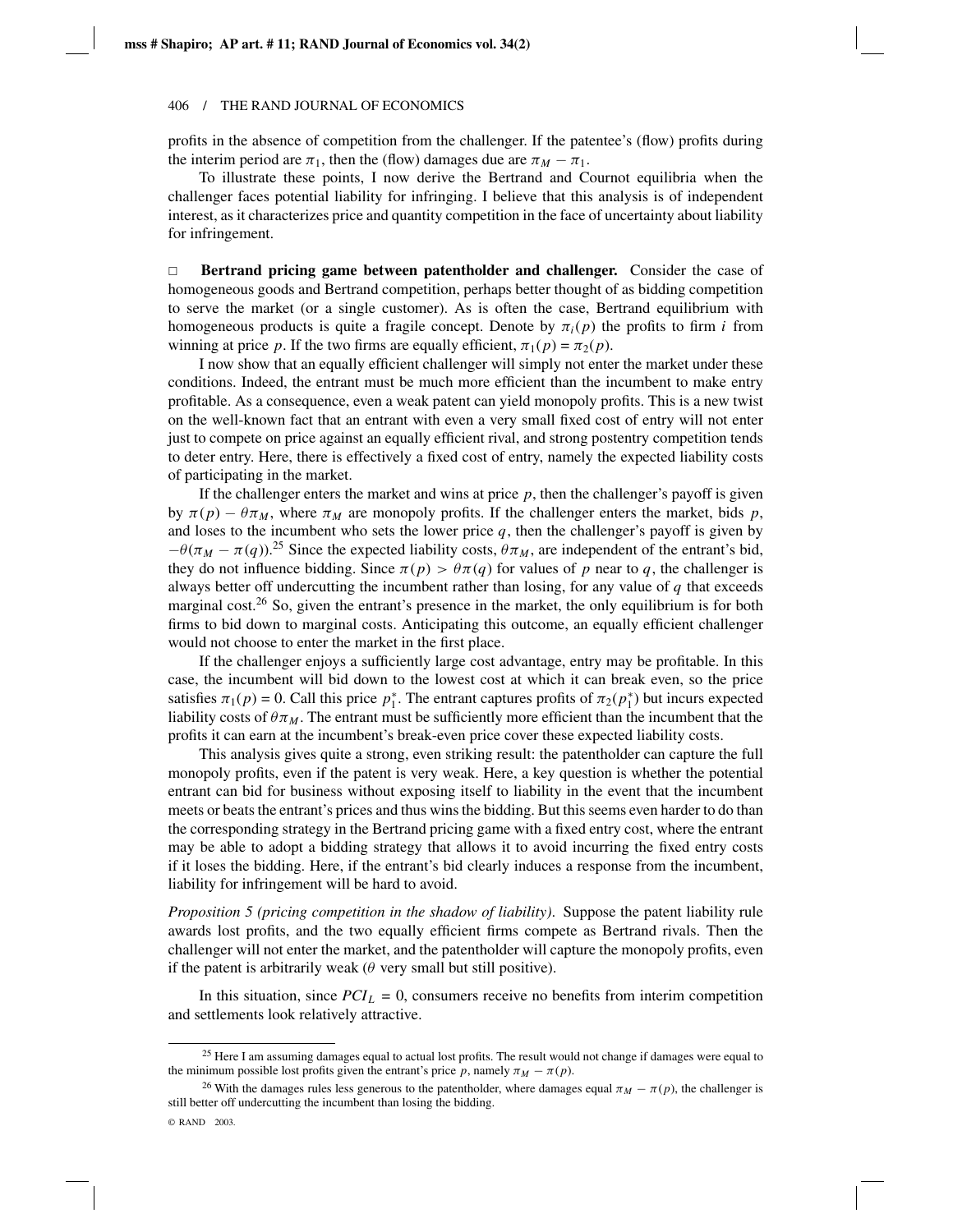$\Box$  **Output game between patentholder and challenger.** In the corresponding Cournot game, the firms simultaneously set outputs, resulting in a price (and profits) during the interim period. Then, if the challenger is found to have infringed, the challenger owes damages to the patentholder equal to the difference between monopoly profits and the profits actually earned by the patentholder. Calculations available from the author establish the following proposition.

*Proposition 6 (competition in the shadow of liability)*. Suppose the patent liability rule awards lost profits, and the two equally efficient firms with constant marginal costs compete as Cournot rivals facing linear demand. Then competition prior to the determination of infringement yields *greater* benefits to consumers than will arise on average after the determination of infringement.

For example, when  $\theta = 1/2$ , we get  $PCI = 0.57$ . A patent with a 50% chance of winning generates more than 50% of the benefits to consumers from full-fledged duopoly. The extra benefits consumers get on average from interim competition, in comparison with subsequent competition, are greatest when infringement is very much in doubt, i.e., when  $\theta$  is in the neighborhood of one-half.

Proposition 6 tells us that the overall PCI, calculated above to be  $T * PCI_L + (1 - T)(1 - \theta)$ , is increasing in the time it takes for the patent litigation to be resolved, *T*, since the  $PCI_L > 1-\theta$ . This is very different from the Bertrand pricing case, in which  $PCI_L = 0$ , so consumers benefit from an earlier resolution of the patent litigation.

### **5. Settlements specifying a date of entry**

 One way in which a patentholder and a challenger engaged in a patent dispute can settle their dispute is to negotiate a date at which the challenger can enter the market. Settlements of this type between incumbent patentholders selling branded drugs and potential entrants offering generic versions of these same drugs have been intensively scrutinized by the Federal Trade Commission.<sup>27</sup> These settlements have the unique feature that, under the Hatch-Waxman Act, settling with the first generic challenger can protect an incumbent drug company from other generic challengers as well for a specified period of time, because the first generic challenger may enjoy exclusive rights for a period of time. The FTC has expressed great skepticism about settlements in which the incumbent makes payments to the challenger as part of a negotiated entry date. The FTC recently released a broader study of competition between generic and branded drugs; see FTC (2002).

To keep things simple, let us suppose again that there are only two outcomes of the patent litigation: the patent is valid and infringed with probability  $\theta$ , or the patent is valid but not infringed with probability  $1 - \theta$ . As above, call the date of the settlement time  $t = 0$ , the expiration of the patent date  $t = 1$ , and denote by  $T$  the date at which the entrant could enter if successful in the patent litigation. Restricting attention to settlements simply involving an entry date (but no royalties), it is easy to see which settlements leave consumers whole.

Absent any settlement, expected consumer surplus is  $\bar{S} = TS_M + (1 - T)(\theta S_M + (1 - \theta)S_D)$ , where  $S_D$  again is consumer surplus under duopoly.<sup>28</sup> Consumers benefit from a negotiated entry date *t* if and only  $t < T + \theta(1 - T)$ . Assuming that duopoly profits are less than monopoly profits, however, there is little reason to expect the firms to find such entry dates mutually attractive. If the firms are risk neutral, a reasonable assumption for large, publicly traded firms if not individual managers at those firms, and ignoring litigation costs, there are simply no gains from settlement under these conditions when the only available instrument is the entry date. Factoring

<sup>&</sup>lt;sup>27</sup> In March 2000, the FTC challenged settlements between Abbott and Geneva (www.ftc.gov/os/2000/03/ abbottcmp.htm) and between Hoechst Marion Roussel (now Aventis) and Andrx (www.ftc.gov/os/2000/03/ hoechstandrxcomplaint.htm). In April 2001, the FTC challenged settlements between Schering-Plough and Upsher-Smith and American Home Products (www.ftc.gov/os/2001/04/scheringpart3cmp.pdf). In July 2002, an administrative law judge dismissed the FTC's complaint against Schering-Plough and Upsher-Smith.

<sup>&</sup>lt;sup>28</sup> I assume the challenger will not enter during the litigation phase; this assumption fits the facts well in the case of pharmaceutical settlements.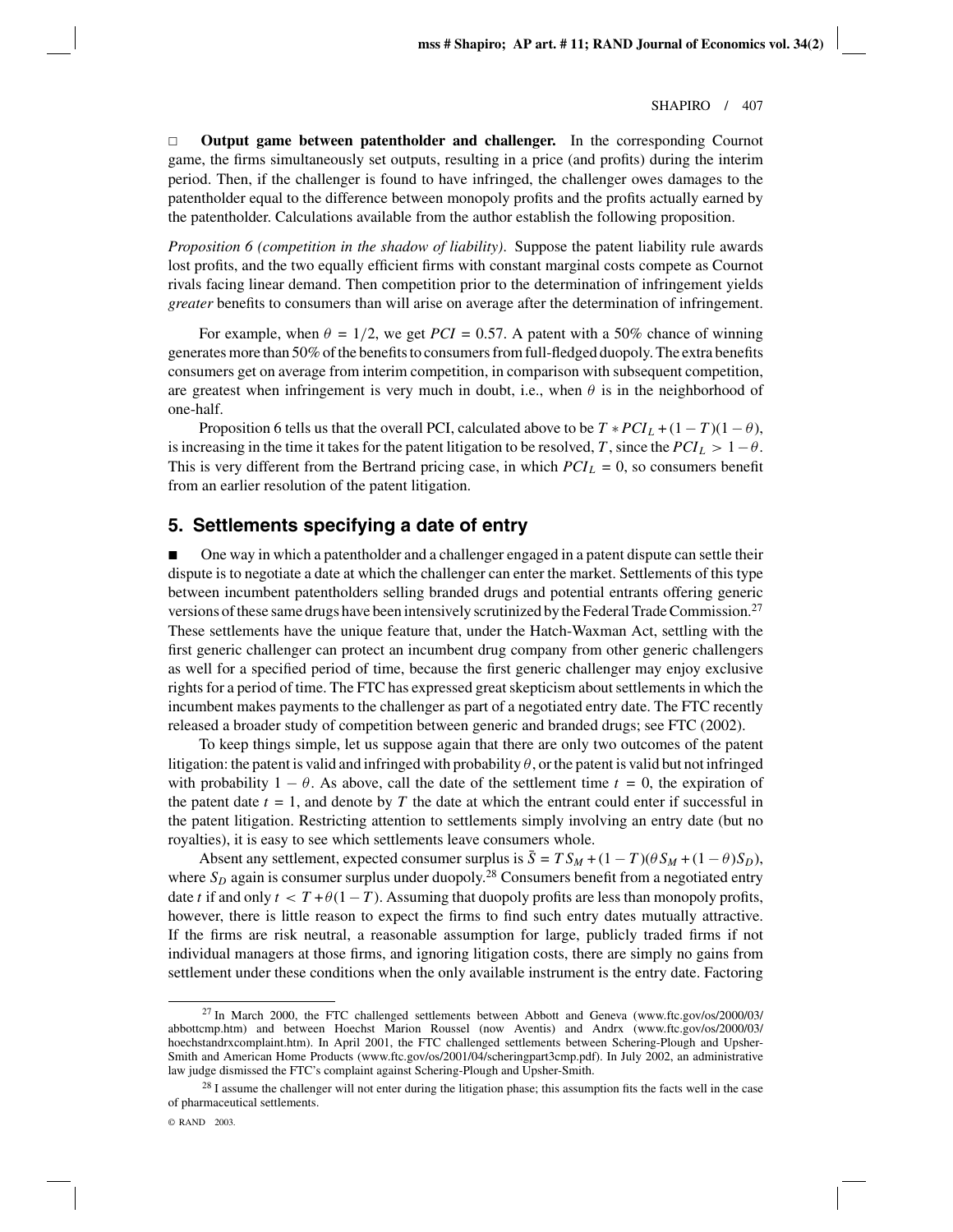in litigation costs, there will typically be a range of mutually acceptable dates in the neighborhood of  $T + \theta(1 - T)$ . To the extent that the patentholder believes the patent is stronger than does the challenger, settlement is made even more difficult, as the patentholder will insist on a later entry date and the challenger will not agree to wait so long to enter.

In this simple model, a naked cash payment flowing from the patentholder to the challenger (in excess of avoided litigation costs) is a clear signal that the settlement is likely to be anticompetitive. Presumably, the patentholder would not pay more than avoided litigation costs unless it believed that it was buying later entry than it expects to face through the litigation alternative. For this reason, the FTC has a sound basis for its skepticism about "reverse cash payments" from the patentholder to the challenger. This is not to say that such payments are necessarily anticompetitive if other factors are brought into the analysis, such as risk aversion and asymmetric information about market conditions, as "reverse cash payments" may be important in more complex settings for successful settlement.<sup>29</sup>

Some of the settlements challenged by the FTC also involved the transfer of noncash assets from the challenger to the patentholder. These side deals pose some additional, interesting questions. If the noncash assets have a well-defined market value, then they can be treated much like cash. The proper test then involves comparing the *net* payment from the patentholder to the challenger to avoided litigation costs. A large net payment running from the patentholder to the challenger is inherently suspicious. A net payment running from the challenger to the patentholder should be quite welcome to antitrust officials, although it raises a tricky question: presumably, the challenger is paying for earlier entry than would occur (on average) from litigation, but if this is the case, why is it mutually profitable for the firms to agree to earlier entry if entry dissipates joint profits? One benign answer is that joint profits rise with entry because the challenger brings complementary assets to the market or because the entrant earns more profits by taking business from *other* firms than it reduces the incumbent's profits.

If the noncash assets received by the patentholder have no well-defined market value, it becomes necessary to estimate their value to the patentholder. If the patentholder is receiving more in value, as seen through its own eyes, than it is giving up, the patentholder is making no net payment to the challenger, and there is no basis for presuming that the settlement delays entry in comparison with litigation.

### **6. Patent pools**

Patent pools are another form of settling patent disputes.<sup>30</sup> Famous patent pools over the years include the pool of sewing machine patents in the mid-19th century and the World War I pool of airplane patents.

The recent pool involving patents for laser eye surgery, which was forced to dissolve by the FTC, illustrates the general pattern. Each of the two companies forming the pool, Summit Technologies and Visx, claimed that it held patents essential to manufacture machines that perform laser eye surgery. Each sued the other for infringement. To settle their dispute, Summit and Visx placed their relevant patents into a pool, called Pillar Point Partners. The pool then licensed these patents as a package back to Summit and Visx as well as to third parties seeking to sell laser eye surgery machines. The pool charged \$250 for each procedure performed using licensed machines. The FTC charged that "in the absence of the [pool], Visx and Summit could have and would have competed with one another in the sale or lease of ... equipment by using their respective patents, licensing them, or both."31 In contrast to this case, the DOJ issued business review letters

 $29$  In the FTC's case against Schering-Plough, Robert Willig testified that such payments may be necessary as part of procompetitive settlements in the presence of risk aversion and asymmetric information.

<sup>&</sup>lt;sup>30</sup> The more common settlement form of cross-licenses could be analyzed along very similar lines.

<sup>31</sup> See paragraph 8 in the FTC's March 1998 complaint, available at www.ftc.gov/os/1998/9803/summit.cmp.htm. Summit and Visx later agreed to dissolve their patent pool. See www.ftc.gov/os/1998/9808/d09286ana.htm.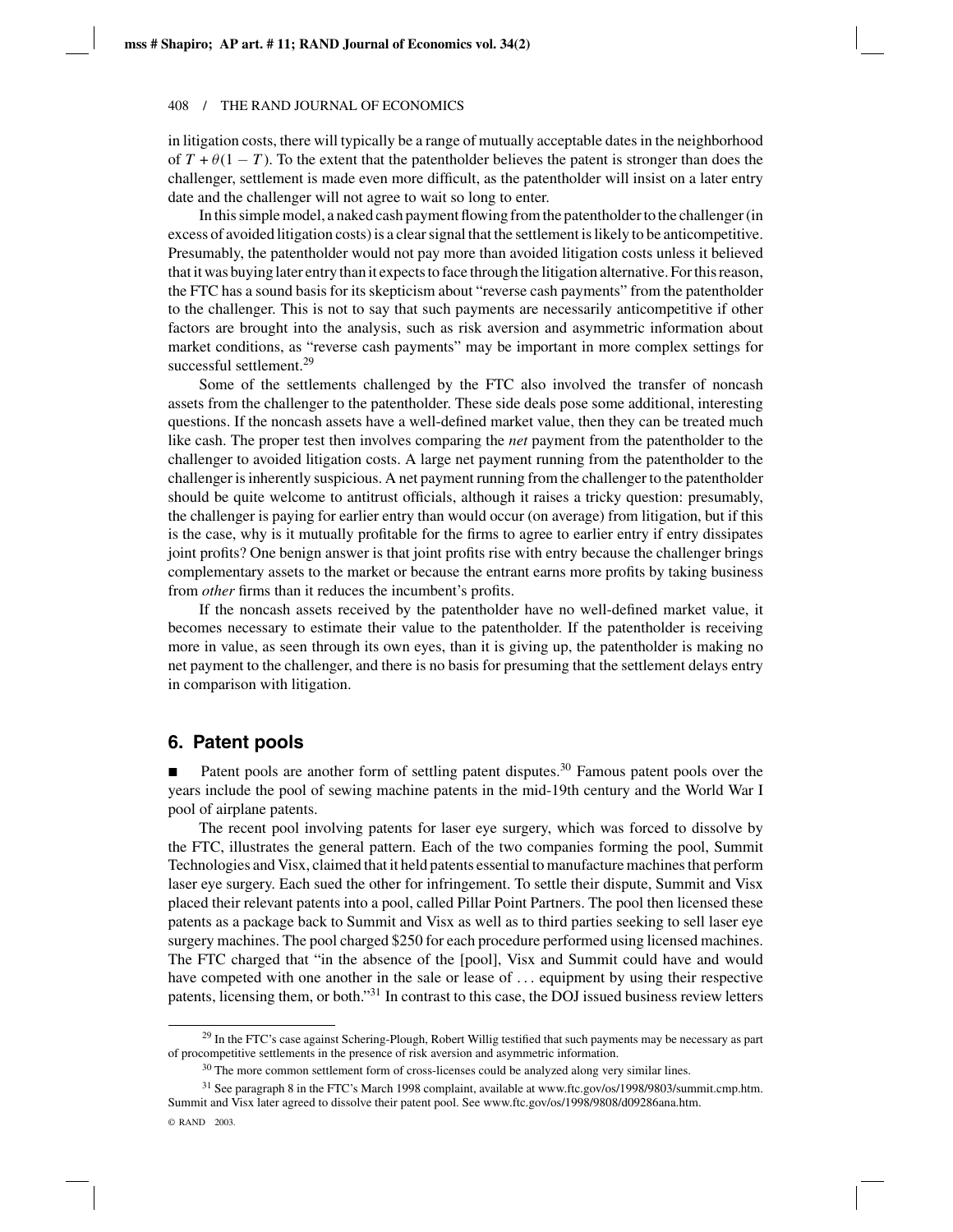approving the pooling of patents necessary to make products complying with the MPEG standard and two standards for  $DVDs<sup>32</sup>$ 

Patent pools can easily be studied using the framework developed above. Suppose that firm 1 and firm 2 each holds a patent that it asserts is essential to the manufacture of a given product. If the firms are themselves manufacturers, as in the Summit/Visx case, the two firms will be suing each other. If the firms seek to license their patents to manufacturers, then both firms will be asserting their patents against these manufacturers. Either way, in the absence of some agreement, we have a classic and inefficient situation involving Cournot complements if each firm sets per-unit royalties, as are commonly used.

In the absence of a settlement, suppose that litigation will be resolved, as above, at date *T* . Prior to that time, let us suppose that the firms will license their patents independently using per-unit royalties. This is the standard Cournot complements problem, yielding consumer surplus of  $S_C$ .

After the litigation is resolved, one or both patents may be declared invalid. If each patent has strength  $\theta$ , then we have effectively three possible outcomes. With probability  $\theta^2$ , both patents are valid and we presume that the companies would then be allowed to form a pool, leading to the monopoly outcome, with surplus  $S_M$ . With probability  $2\theta(1-\theta)$ , precisely one patent is valid, in which case we again get the monopoly outcome. With probability  $(1 - \theta)^2$ , both patents are invalid, in which case we get the perfectly competitive outcome (either via Bertrand pricing between the two firms or through free entry of manufacturers), with consumer surplus  $S_I$ . We know in general that  $S_I > S_M > S_C$ .

Putting all of this together, consumer surplus from ongoing litigation is given by

$$
\bar{S} = T * S_C + (1 - T)(\theta^2 + 2\theta(1 - \theta))S_M + (1 - T)(1 - \theta)^2 S_I.
$$

The settlement to be evaluated is the formation of a patent pool. Under the terms of the pool, the two patents are licensed as a package for a specified per-unit royalty rate, *r*, with the license fees then divided up between the two firms. With the patent pool, consumers receive surplus of  $S_P(r)$ . The pool is beneficial for consumers if  $S_P(r) > \overline{S}$ .

One question to ask is whether a pool that replicates the monopoly outcome is beneficial to consumers. This is certainly possible, since  $S_M > S_C$ . To focus on this question, suppose that monopoly provides a fraction  $\mu_M$  of the incremental benefits to consumers over Cournot complements, in comparison with perfect competition. In other words,  $\mu_M \equiv (S_M - S_C)/(S_I - S_C)$ . With this definition, it is not hard to show that the most profitable pool, i.e., the pool replicating the monopoly outcome, is beneficial to consumers if and only if

$$
\mu_M > \frac{(1-\theta)^2(1-T)}{T+(1-\theta)^2(1-T)}.\tag{7}
$$

Since competition can only arise after date *T*, and even then only occurs with probability  $(1 - \theta)^2$ , the monopoly pool can easily raise consumer surplus, if monopoly offers even a modest increase in surplus relative to Cournot complements.

More generally, we can define  $\mu(r) \equiv [S(r) - S_c]/(S_I - S_c)$ . Then the maximum acceptable royalty rate is found by plugging  $\mu(r)$  into equation (7). Since  $\mu(0) = 1$ , we know that a pool with a sufficiently low royalty rate will always be beneficial to consumers. But, as just noted, even a pool with the monopoly royalty rate can lead to higher consumer surplus than ongoing litigation, especially if the litigation will be protracted, so that *T* is large, or if the patents are strong.

*Proposition 7 (royalties charged by patent pools with two members)*. Even a patent pool that

<sup>32</sup> The 1997 MPEG case can be found at www.usdoj.gov/atr/public/press releases/1997/1173.htm. The first DVD pool was approved in December 1998; see www.usdoj.gov/atr/public/press releases/1998/2120.htm. The second DVD pool was approved in June 1999; see www.usdoj.gov/atr/public/press releases/1999/2484.htm. The DOJ insisted that only "essential" patents be included in these pools.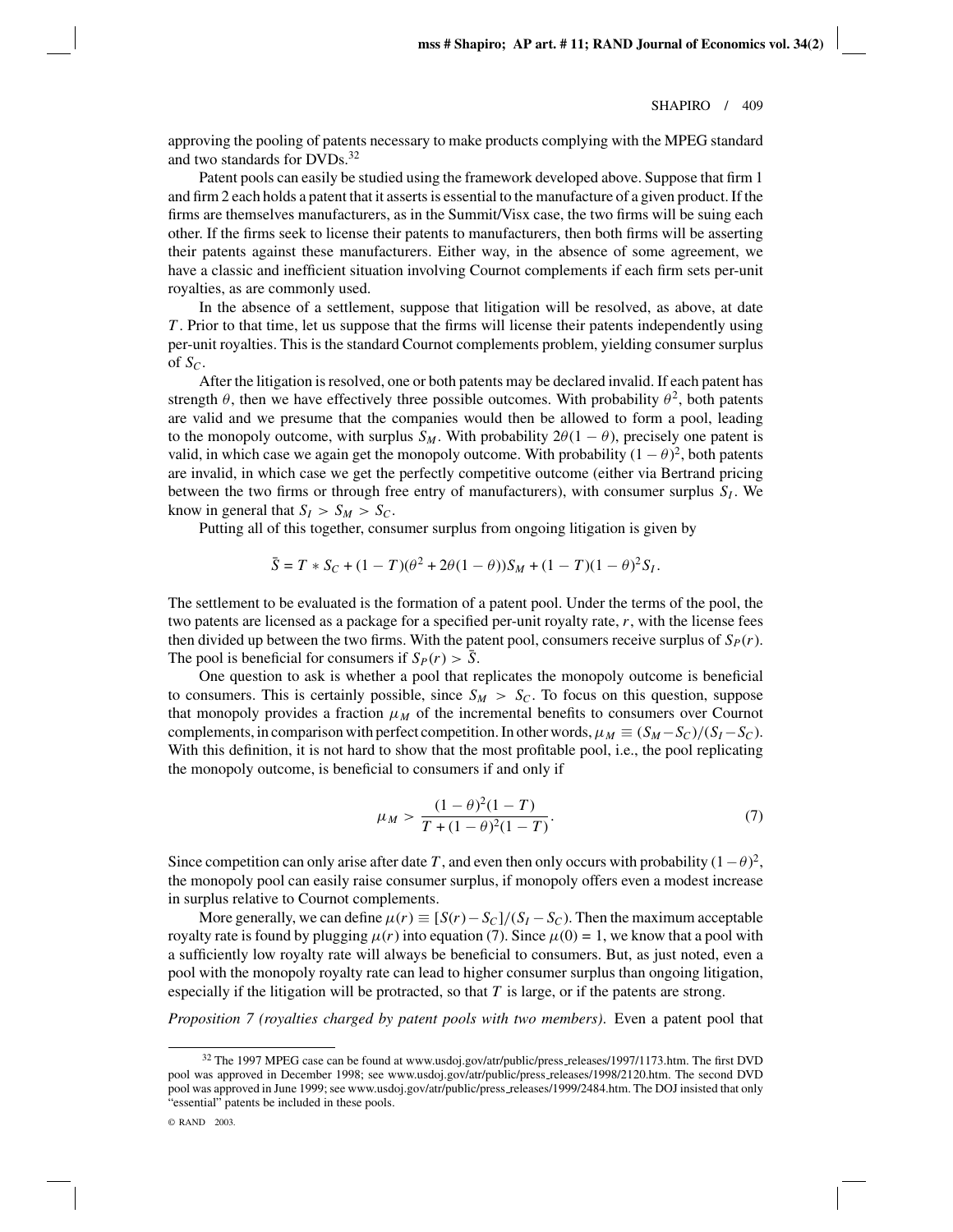replicates the monopoly outcome can benefit consumers by replacing a Cournot complements outcome; equation (7) is the necessary and sufficient condition for this to occur. More generally, putting  $\mu(r)$  into equation (7) gives the maximum royalty rate that a pool can charge and make consumers better off than litigation.

These same methods can also be used to evaluate the effects of pools with more than two members. The equations are necessarily more complex, as we need to keep track of consumer surplus if *k* out of *n* patents are found valid, for  $k = 0, 1, \ldots, n$ . But the same principle articulated in Proposition 7 applies to these larger pools: if litigation is protracted and/or the patents are reasonably strong, even a pool replicating the monopoly outcome can be favorable for consumers. When this condition is met, antitrust concerns about proposed patent pools should be greatly reduced.

### **7. Conclusions and extensions**

 In this article I have proposed and explored the following simple antitrust rule governing settlements of intellectual property disputes: a settlement cannot lead to lower expected consumer surplus than would have arisen from ongoing litigation. I argue that this rule respects intellectual property rights while encouraging efficient settlements. Under extremely general conditions, there exists a settlement that leaves consumers better off and raises the joint profits of the two firms engaged in the dispute. I then apply this general test to several types of settlements: licensing; mergers; agreements specifying the timing of entry; and patent pools.

Although this article has covered a lot of ground, there are many more unresolved issues and questions in this and related areas. I close by noting a few of these outstanding questions.

First, I have focused here on situations involving a single patent, or, in the case of patent pools, just two patents. In many patent disputes, at least one party has a whole portfolio of patents.<sup>33</sup> It remains to be seen how the presence of multiple patents affects my analysis. This would have implications for the incentives of firms to assemble, or perhaps disassemble, patent portfolios. I conjecture that there are diminishing returns to the number of patents held by one party in a given field  $34$ 

Second, I have explicitly avoided introducing asymmetric information between the two parties to an intellectual property dispute. Asymmetric information, and resulting differences in beliefs, are important factors that can make settlement difficult. Another rich area of exploration involves marrying the analysis in this article with the extensive literature on bargaining, signalling, and self-selection in the presence of asymmetric information. Risk aversion could also be included.

Finally, I have focused my attention on a single challenger to a patent, while recognizing that other potential competitors may benefit if a patent is held invalid or interpreted narrowly. Another valuable extension would be to explicitly model multiple challengers, recognizing that the patentholder may have an incentive to settle with the strongest challenger, hoping that weaker challengers will later settle on more favorable terms.

### **References**

AYRES, I. AND KLEMPERER, P. "Limiting Patentees' Market Power Without Reducing Innovation Incentives: The Perverse Benefits of Uncertainty and Non-injunctive Remedies." *Michigan Law Review*, Vol. 97 (1999), pp. 985–1033.

COHEN, W.M., NELSON, R.R., AND WALSH, J. "Protecting Their Intellectual Assets: Appropriability Conditions and Why

U.S. Manufacturing Firms Patent (Or Not)." National Bureau of Economic Research, Working Paper no. 7552, 2000. COOTER, R.D. AND RUBINFELD, D. "Economic Analysis of Legal Disputes and Their Resolution." *Journal of Economic Literature*, Vol. 27 (1989), pp. 1067–1097.

GALLINI, N. "The Economics of Patents: Lessons from Recent U.S. Patent Reform." *Journal of Economic Perspectives*, Vol. 16 (2002), pp. 131–154.

<sup>&</sup>lt;sup>33</sup> Lanjouw and Schankerman (2002) report that patentholders with larger portfolios are much less likely to litigate their patents than are those who hold only one or a few patents.

<sup>&</sup>lt;sup>34</sup> In fact, I am aware of a situation in which one firm spun off part of its patent portfolio so that the two entities, each controlling essential patents for certain applications, could separately seek royalties from licensees. © RAND 2003.